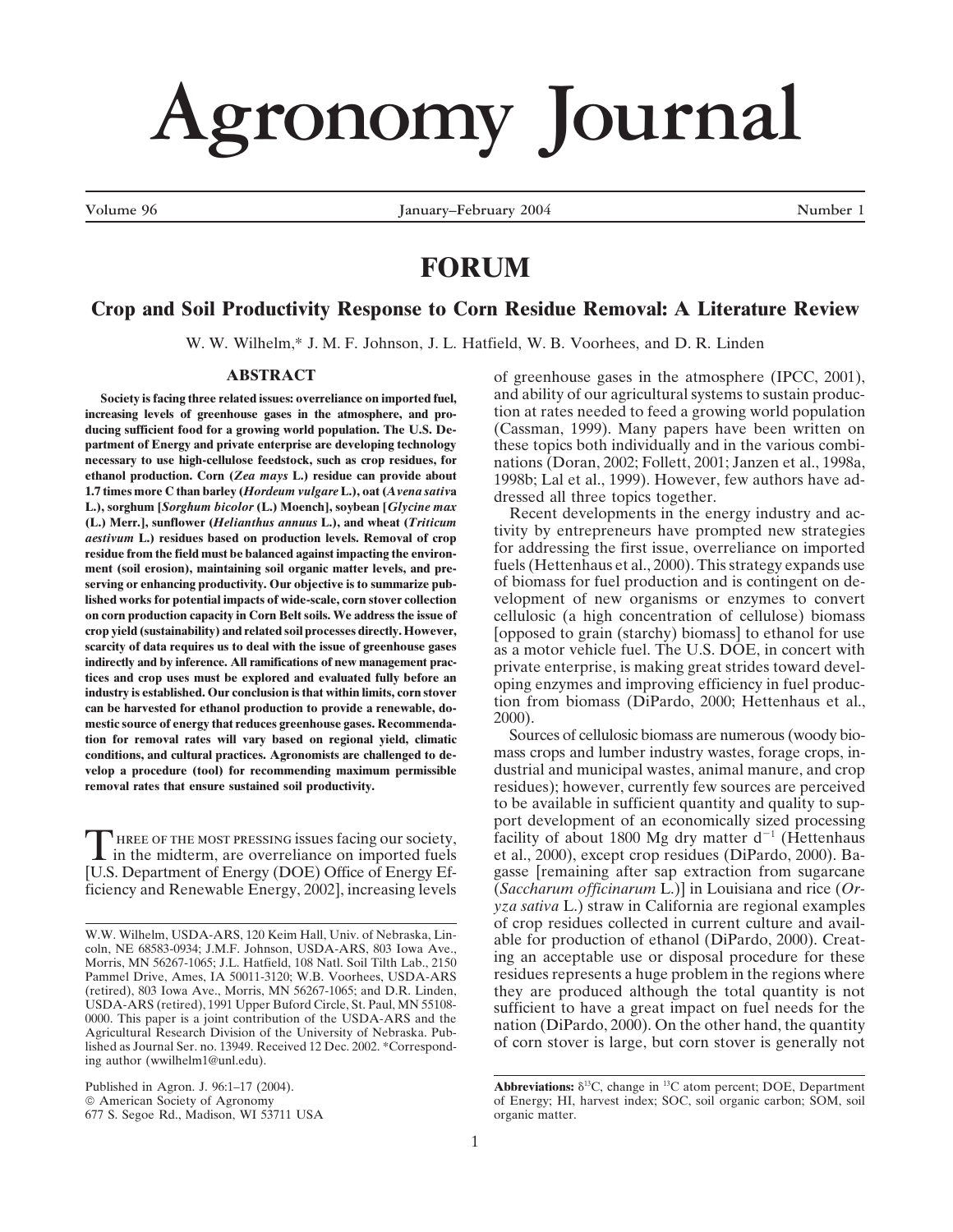| <b>State</b>      |       | Grain yield <sup>†</sup> Harvest index <sup>†</sup> Stover yield |       | <b>Fraction</b> of<br><b>U.S. total</b> |  |  |
|-------------------|-------|------------------------------------------------------------------|-------|-----------------------------------------|--|--|
|                   | Tg§   |                                                                  | Тg    |                                         |  |  |
| Iowa              | 44.3  | 0.50                                                             | 44.3  | 0.175                                   |  |  |
| <b>Illinois</b>   | 42.5  | 0.50                                                             | 42.5  | 0.168                                   |  |  |
| <b>Nebraska</b>   | 25.8  | 0.50                                                             | 25.8  | 0.102                                   |  |  |
| <b>Minnesota</b>  | 24.4  | 0.50                                                             | 24.4  | 0.096                                   |  |  |
| Four state total  | 136.9 | 0.50                                                             | 136.9 | 0.541                                   |  |  |
| <b>U.S.</b> total | 253.7 | 0.50                                                             | 253.7 | 1.000                                   |  |  |

tional Agricultural Statistics Service, 2000) and a conservative harvest index [HI, grain yield/(grain yield + stover matter input. Over decades of crop production in the yield)] of 0.50 (Linden et al., 2000), total stover produc- U.S. Corn Belt and Great Plains, organic matter o  $|y$ ield)] of 0.50 (Linden et al., 2000), total stover production for the four states with the greatest corn grain pro- nally contained in these soils was lost through accelerduction (Iowa, Illinois, Nebraska, and Minnesota) was ated decomposition and erosion (Doran et al., 1998; about 137 Tg (10<sup>12</sup> g) (Table 1). Certainly, only a rela-<br>Follett, 2001). Lal et al. (1999) indicated that with app about 137 Tg  $(10^{12} \text{ g})$  (Table 1). Certainly, only a relatively small portion of this residue would be available priate changes in crop management practices such as a feedstock: but if all were available, the residue in conservation tillage and irrigation and reducing or elimias a feedstock; but if all were available, the residue in conservation tillage and irrigation and reducing or elimi-<br>Iowa alone (44.3 Tg) could supply more than sixty 1800 nating fallow and increasing the amount of crop re Iowa alone  $(44.3 \text{ Tg})$  could supply more than sixty 1800 Mg  $d^{-1}$  plants defined in DOE analyses (Hettenhaus returned to the soil, SOM content could be increased. et al., 2000). Using the ethanol yield (conversion effi-<br>Implicit is that increasing SOM also decreases atmoet al., 2000). Using the ethanol yield (conversion efficiency) of 300 L Mg<sup>-1</sup> stover (McAloon et al., 2000) sphere C pools. In fact, efforts have been initiated to gives a daily output of 540 kL industrial plant<sup>-1</sup> or an develop markets for crop producers using C-sequestergives a daily output of 540 kL industrial plant<sup>-1</sup> or an develop markets for crop producers us<br>annual production potential from Iowa stover of  $10.7$  ing cultural practices to sell C credits. annual production potential from Iowa stover of 10.7 ing cultural practices to sell *C credits*.<br>
GL (10<sup>9</sup> L). Analyses by DOE assume an industrial The last issue, sustaining the ability of crop produc-GL (10<sup>9</sup> L). Analyses by DOE assume an industrial The last issue, sustaining the ability of crop produc-<br>plant will produce ethanol for 330 d  $yr^{-1}$  and be off-<br>tion systems to generate sufficient food for a growing plant will produce ethanol for 330 d  $yr^{-1}$  and be offline for maintenance during the other 35 d (McAloon world population, is extremely complex. Practices that et al., 2000). The actual amount of feedstock (stover) reduce the productive potential of our soils undermine<br>that could be removed has been estimated from 20% our efforts to provide food and fiber for an expanding that could be removed has been estimated from 20% (Nelson, 2002) to about 30% (McAloon et al., 2000) of world population. Continued crop production potential the total based on the need for adequate soil cover to of soils has a direct relationship to its organic matter<br>control soil erosion. If 30% of the feedstock is used, content (Doran et al., 1994; Lal, 1998; Mann et al., 20 control soil erosion. If 30% of the feedstock is used, Iowa has the potential to supply 3.57 GL of ethanol. Within limits, productivity is positively related to the This is slightly less than the 4.21 GL of U.S. motor SOM content (Reicosky and Forcella, 1988). This is slightly less than the 4.21 GL of U.S. motor fuel ethanol consumption for 2000 (Energy Information Many of the characteristics of highly productive soils<br>Administration 2002). With these facts and assumptions relate to the organic fraction of the soil (Doran et al., Administration, 2002). With these facts and assumptions relate to the organic fraction of the soil (Doran et al., 1998). Organic matter in mind. DOE has targeted development of biomass 1998; Doran, 2002; Janzen et al., 199 in mind, DOE has targeted development of biomass ethanol production based on corn stover as a feedstock. imparts numerous positive characteristics to soil. Some

produced in Iowa may have the potential to meet cur- revolve around the dynamics of organic matter decomrent ethanol use for motor fuels, but this production position by soil organisms (Albrecht, 1938; Franzlueb-<br>capacity will have little impact in meeting total U.S. bers, 2002). The primary physical characteristic influcapacity will have little impact in meeting total U.S. motor fuel needs (both ethanol and nonethanol con-<br>enced by SOM is soil structure through soil aggregation sumption), estimated to be 617 GL in 2000 (Energy and aggregate stability (Tisdall and Oades, 1982; Six Information Administration, 2002). The 3.57 GL of po- et al., 1999). In turn, aggregates and their stability have Information Administration, 2002). The 3.57 GL of potential production from Iowa corn residue represents tremendous influence on infiltration of water, soil wateronly 0.6% of the 617 GL of motor fuel used in the USA holding capacity, and aeration as well as bulk density in 2000. However, stover production in Iowa represents and penetration resistance and the more ill-defined charless than 20% of the total U.S. corn crop, and corn is acteristic, soil tilth (Carter, 2002). Chemical properties only one of many crop residues that could be collected that at least partly depend on SOM include pH, nutrient and used for biomass ethanol production. Nelson (2002) availability and cycling, ion exchange capacity, and buffused agricultural statistics from 1995 to 1997 to estimate ering capacity (Tisdall et al., 1986). Follett (2001) indithat 42 Tg of corn stover and 8 Tg of wheat straw could cated that if all other factors are constant, SOM content be removed in 37 states, without exceeding tolerable is dictated by the quantity of residue returned to the

Table 1. Grain production and estimated residue production for<br>the four largest corn grain production states and the U.S. total<br>for the 2000 crop year.<br>the plan to reduce U.S. reliance on imported fossil fuels.

The second issue, increasing levels of greenhouse gases in the atmosphere, has received extensive publicity In the popular press and scientific literature. The Kyoto Summit propelled discussions of greenhouse gas effects on global climate and the role various human activities play in producing or consuming these gases. Agricultural practices have been cited as both sources and sinks for greenhouse gases, especially CO<sub>2</sub> (Follett, 2001; Lal  $\frac{1}{3}$  Pata from Natl. Agric. Stat. Serv. (2000).<br>  $\frac{1}{3}$  Harvest index = grain yield/(grain yield + stover yield).<br>  $\frac{1}{3}$  Tg = 10<sup>12</sup> g.<br>  $\frac{1}{3}$  Tg = 10<sup>12</sup> g. represent a significant portion of total terrestrial C. Many of our traditional crop cultural practices (i.e., tillcollected in the normal cultural practices employed for age, fallow, etc.) have resulted in release of old (relic) grain production in the Corn Belt.<br>Based on grain production for the 2000 crop year (Na-<br>SOM decomposition (Bauer and Black, 1981; Haas et Based on grain production for the 2000 crop year (Na-<br>Based on grain production for the 2000 crop year (Na-<br>al., 1957; Janzen et al., 1998b) or decreasing organic

The calculations outlined above indicate corn stover relate to soil physical and chemical properties, but all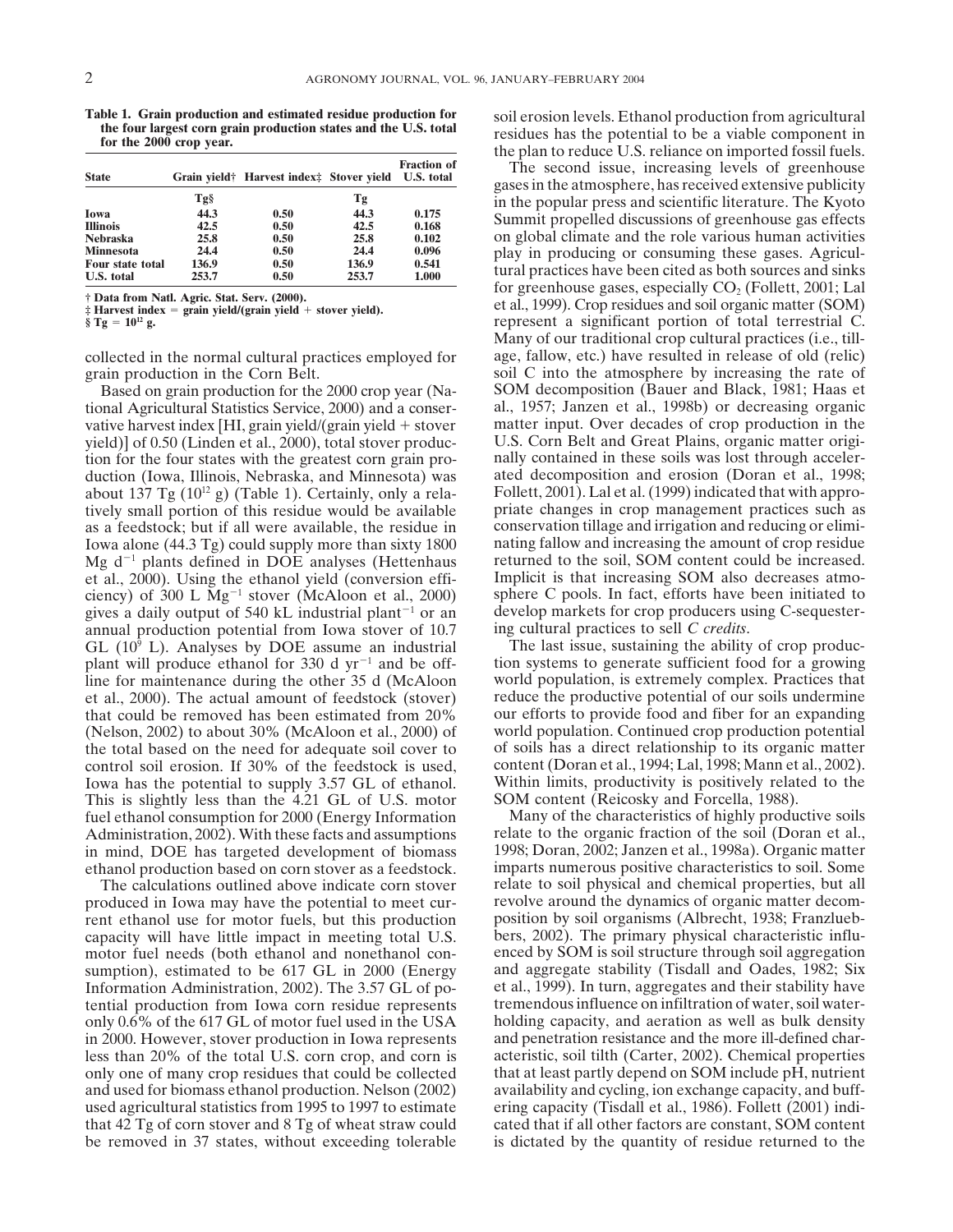soil. Therefore, it is logical to deduce that if residue is tion of corn stover for use as a bioethanol feedstock removed, SOM will decline if other cultural practices must be limited to accommodate the other objectives are not modified simultaneously to reduce decompo- for residue within the production system and consider sition and other losses to offset the change in organic the current soil conservation measures used on a sitematter entering the system. by-site basis. One of the most important, but certainly

Crop residues are important in the formation of SOM. not the only need, is erosion protection. In addition, residue buffers soil against the forces of Use of corn residue for production of ethanol has the *T* values currently used for erosion tolerance do not nec-<br>essarily provide an adequate level of protection to pre- Our objective for this paper is to summarize our preessarily provide an adequate level of protection to prevent environmental degradation and yield loss (Mann vious work in combination with other published works et al., 2002). on the impacts that wide-scale collection of corn stover

corn or in rotation with soybean for the Midwest is shown We address the issue of crop yield (sustainability) and in Fig. 1. Intense corn production is centered in the cen-<br>related soil processes directly, but the issue of tral United States. When these data are coupled with land house gases will largely be dealt with indirectly and by resource data on which this corn is produced (Fig. 2), it inference. We emphasize at the outset that we neither is obvious that a large amount of the land in the intense support nor oppose use of corn stover for production production area is classified as highly erodible. Crop pro- of ethanol as a matter of principal but rather think it duction on highly erodible land must occur while main- absolutely essential that all ramifications of new mantaining adequate crop or residue cover to protect the agement practices and crop uses be explored and evalusoil resource against erosion. In the 2000 crop residue ated fully before an industry is established. As researchsurvey gathered by the Conservation Technology Infor- ers directly associated with agricultural producers, we mation Center, 36% of the land in corn production in are keenly aware of the need for growers to have new the Midwest was farmed with some form of conservation sources of income if they are to sustain their enterprises. tillage (Conserv. Technol. Inf. Cent., 2002). The collec- However, as a society concerned about the sustainability

raindrop impact and wind shear. Crop residues on the advantages of reducing dependence on imported fossil soil surface strongly influence radiation balance and fuel and developing a renewable energy source (as disenergy fluxes and reduce the rate of evaporation from cussed above). Others include reducing the release of the soil. Therefore, they traditionally have been used greenhouse gases from fossil fuels, stimulating the farm as a soil amendment for erosion control (Gilley et al., economy and rural communities, and removing or min-1986; Gregorich et al., 1998, Soil Conserv. Soc. of Am., imizing obstacles to crop production such as reducing 1979). Erosion decreases productivity by removing the insects and diseases in future crops through elimination organic-matter–rich topsoil. Any removal of crop resi- of overwintering sites and sources of infection. Research due must be limited by the need to retain sufficient soil from the central and northern Corn Belt (Kaspar et al., cover to keep soil loss by erosion within tolerable limits 1990; Swan et al., 1994) indicated that removing residue established by NRCS (Larson, 1979; Nelson, 2002). The in total, or only moving it away from the planted row,

Distribution of corn production either as continuous may have on corn production capacity of Corn Belt soils. related soil processes directly, but the issue of green-



**Fig. 1. Corn production in the United States (USDA, 1995).**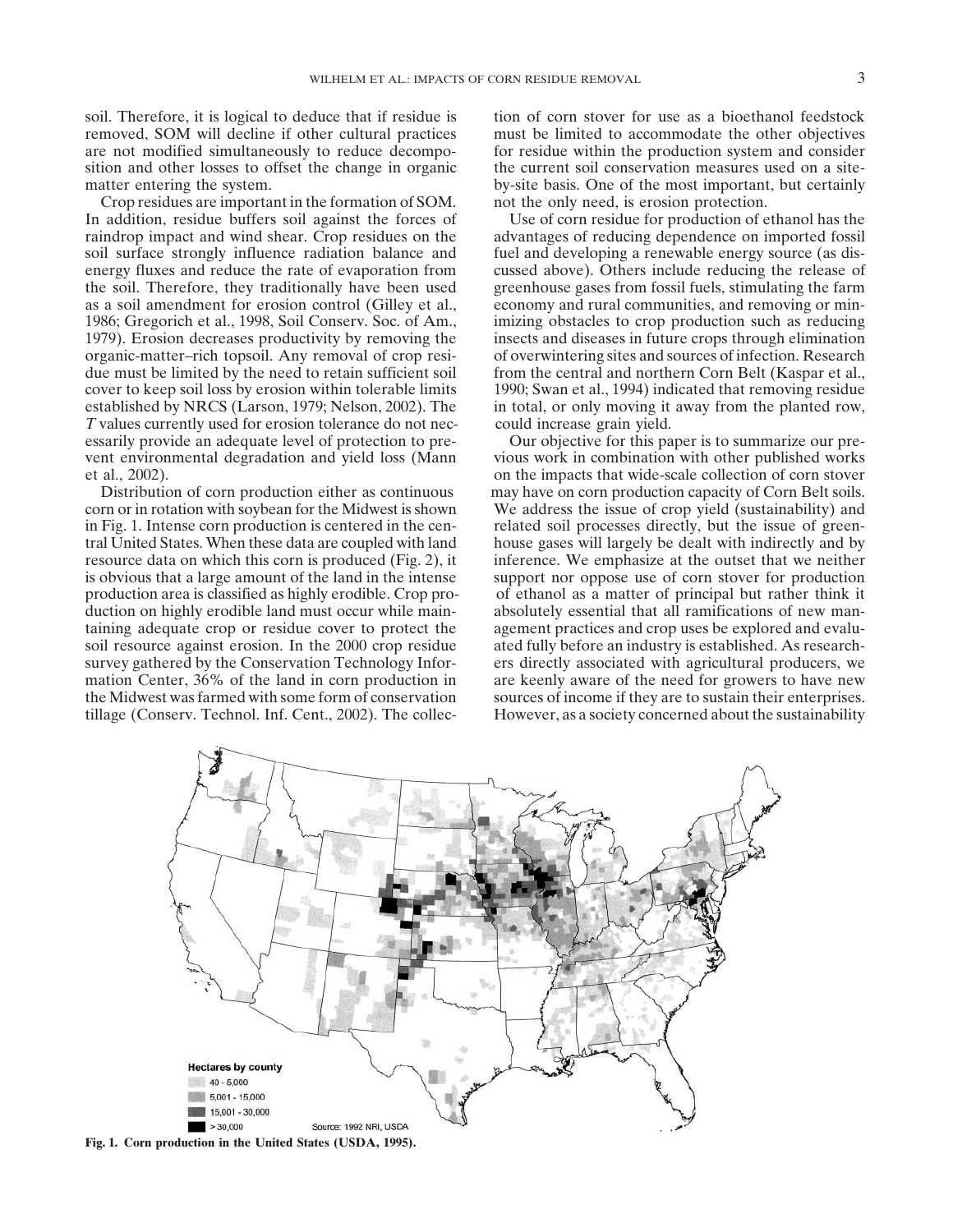

**Fig. 2. Corn production on land classified as** *highly erodible land* **by NRCS (USDA, 1995).**

quality of our environment, we must guard against pub- porated into the soil by vehicle or animal traffic or natlic policy and industrial decisions based on partial infor- ural action of wind, rain, ice, and snow. Residue is the mation. The worst action for society would be for actions aboveground, nongrain parts of the corn plant that have on the part of government or industry to address near- been weathered and/or partly incorporated into the soil term problems (overreliance on imported fossil fuels surface by natural events or human or animal activity. and low farm incomes) that may only aggravate longterm problems (reduction in production capacity of our<br>farmland soils).<br>In this paper, we use the terms SOM and soil organic<br>**RESIDUE MANAGEMENT IMPACT ON**<br>**CROP YIELD** 

C (SOC) frequently. In many cases, the terms can be Crop residues clearly influence crop production. In interchanged without loss of meaning, such as the state-<br>an experiment conducted over 3 yr under rainfed condiinterchanged without loss of meaning, such as the state-<br>ment that SOM is positively related to the amount of tions in eastern Nebraska, 0, 50, 100, or 150% (dry residue returned to the soil (Maskina et al., 1993). This weight basis) of the residue produced by the previous general relationship is very likely true for SOC, too. crop was returned to the soil. A portion of the residue general relationship is very likely true for SOC, too. However, since the authors measured and reported SOM, we use SOM in this paper. In other cases, authors 150% rate. For each megagram per hectare of the previmay have measured and reported only SOC. In this ous corn crop's residue removed, grain yield of the curlatter case, we report only SOC. In some cases, authors may have used the terms interchangeably. The term was reduced  $0.29 \text{ Mg} \text{ ha}^{-1}$  (Wilhelm et al., 1986). These SOC is more specific than SOM because it discriminates relationships were essentially the same for soybean re SOC is more specific than SOM because it discriminates relationships were essentially the same for soybean resi-<br>between organic and inorganic C in the soil and includes due removal: Soybean grain yield was reduced 0.09 Mg only the mass of C in the material, not O, H, N, P, S, etc., that may also be part of SOM. We apologize for reduction in yield was attributed to reduced water availany confusion the similarity in terms may cause the ability and increased soil temperature. reader but feel it necessary to report data and conclu-<br>In a 3-yr follow-on study to Wilhelm et al. (1986),

ground, nongrain part of a corn plant: cornstalk, stover, to the soil resulted in SOM contents (to 30 cm) of 24.7, and residue. In this paper, we define cornstalk as the mature central axis of the plant (i.e., the culm), which is during the latter 3-yr study (when residue treatments composed of nodes and internodes. Stover and residue had been discontinued; that is, all crop residues were are both terms that include all of the above ground parts returned to the plots where they were produced), corn of the corn plant (stalk, leaves, cobs, and husk) that grain and residue yields still differed between the 0 and remain in the field after grain harvest. The crown and  $150\%$  rates by about 750 kg ha<sup>-1</sup> (Maskina et al., 1993). surface (brace) roots are not included in our definition Again, the authors attributed the greater production in

of food, feed, and fiber production capacity and the ground material before it has weathered or been incor-

tions in eastern Nebraska, 0, 50, 100, or  $150\%$  (dry from the 0 and 50% rates was added to achieve the rent crop was reduced 0.13 Mg ha<sup> $-1$ </sup>, and biomass yield due removal: Soybean grain yield was reduced 0.09 Mg , and grain yield was reduced  $0.30 \text{ Mg} \text{ ha}^{-1}$ . The

sions as they appear in the literature. Maskina et al. (1993) reported that returning 0, 50, 100, We use three terms to describe all, or part, of the above- and 150% of the residue produced by the previous crop 25.3, 26.2, and 27.4  $g \text{ kg}^{-1}$ , respectively. In addition, returned to the plots where they were produced), corn of stover. As we use these terms, stover is this above- the plots previously treated with 150% residue rate to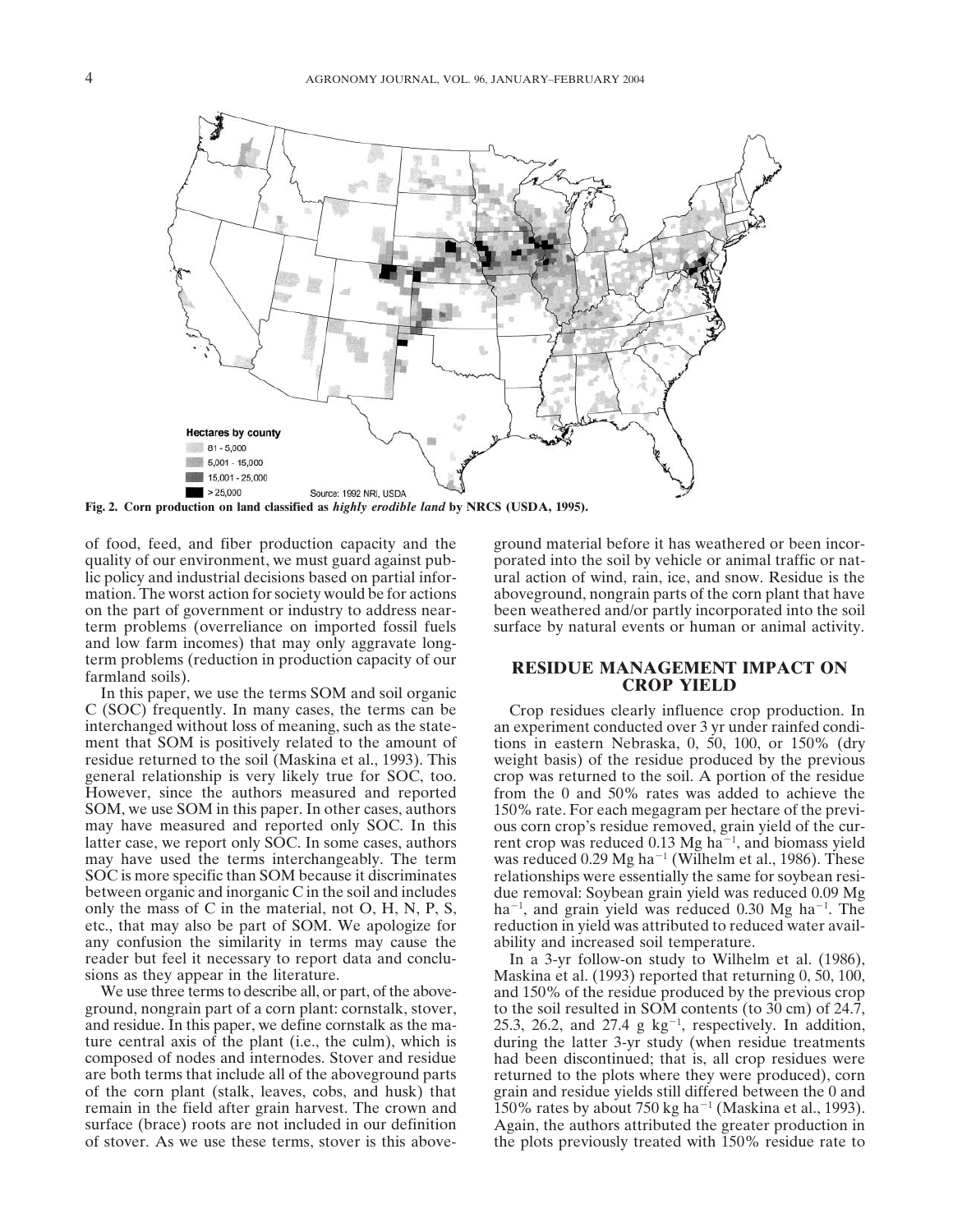improved water relations in the soil for both plant residue removal on corn grain and biomass production. growth and microbial activity, which enhanced nutrient During 8 of the 13 yr, residue treatment (removed or cycling. Power et al. (1998) indicated that the positive returned to the soil) affected yield. Over the course of yield response to differential residue applications re- for the study, stover yield averaged 4.80 Mg ha<sup>-1</sup> for the ceived 10 yr earlier in the Wilhelm et al. (1986) study residue-removed treatment compared with 5.24 Mg ha<sup>-1</sup> was still apparent, with no evidence of decline. Power for the residue-returned treatment. They also reported et al. (1998) suggested that the positive influence of resi- that HI did not differ among treatments and averaged due applications was caused by changes in soil proper- 0.56 for their study but was sensitive to weather differties, such as SOM and N cycling. Barber (1979) reported ences among years. Harvest index was low when total that SOM levels (11 yr after initiation of treatments) biomass (grain plus stover) yield was low. Computing were similar for the fallow and residue removal treat-<br>ment, which were both less than the SOM level for the due-removed treatment produced an average of 6.10 residue-returned treatment, which, in turn, was less than the SOM in the double-residue treatment. In contrast duced 6.67 Mg grain ha<sup>-1</sup>. Production was lower with to the work reported in the series of papers by Wilhelm no tillage than with the tilled treatments. When residue and coworkers (Wilhelm et al., 1986; Maskina et al., was returned and N fertilizer applied, differences among 1993; Power et al., 1998), Barber (1979), working in tillage treatments were reduced but not eliminated. In Indiana, reported no change in corn yield as a result of a companion study, Clapp et al. (2000) reported that 6 yr of fallow, residue removal, all residue returned, or 13 yr of stover harvest did not affect SOC in the surface double residue returned. Wilts et al. (unpublished, 2004), 0 to 15 cm compared with the residue-returned treat-<br>averaging yields over a 29-yr period from a site in Min-<br>ment if the plots were tilled annually (moldboard or nesota, reported no differences in biomass production chisel-plowed) and had low N input. In contrast, when between plots where silage was removed annually com- stover was returned on no-till plots, the SOC in the surpared with plots where only grain was harvested. This face 30 cm increased 14%. When fertilizer N was applied apparent contradiction in yield response may be a result and the residue returned, the soil consistently had more of contrasting tillage practices employed among experi- SOC compared with the residue-harvested treatments ments as suggested by Allmaras et al. (2000) and the regardless of tillage. Clapp et al. (2000) also reported different environments characterizing the eastern and that the combination of returning stover and adding N western Corn Belt. In the work by Wilhelm and cowork-<br>fertilizer slowed decomposition of relic SOC while the ers (Wilhelm et al., 1986; Maskina et al., 1993; Power combination of removing stover and adding N increased et al., 1998), corn was grown without tillage or irrigation the decomposition of relic SOC. in Nebraska while Barber (1979) used a moldboard plow Tillage and crop residue management effects on corn for primary tillage and in-season cultivation as part of yield and soil quality (SOC) has been studied extenthe weed control regime in his study in Indiana and sively over many years. Unfortunately, most of these Wilts et al. (unpublished, 2004), in Minnesota, also used reports have been from short-term studies that only a moldboard plow for primary tillage. As the data in suggest what would occur over the course of 1 or 2 yr this paragraph and logic would suggest, changes in SOC (Cassel et al., 1995; Karlen et al., 1984) but fall short of are proportional to the amount of crop residue returned indicating what might happen under long-term continuto the soil (Larson et al., 1972), but tillage system influ- ation of these management practices (Dick et al., 1998). ences SOC retention (Linden et al., unpublished, 2004). Short-term studies also do not account for variation in Current SOC content is a result of the balance between weather conditions over extended periods nor are they inputs and output (decomposition and other loss pro- long enough for measurable changes in SOC to occur cesses). The value of SOM lies in its dynamics. Soil is (Karlen et al., 1994; Linden et al., unpublished, 2004; more productive if SOM is regularly added and subse-<br>Wilts et al., unpublished, 2004). Reports of results from quently decomposed. In these processes, nutrients and long-term studies have been published recently by

relationship between aboveground input of C and the termining change in SOC, but Angers et al. (1995) found change in soil C over time. This was expressed as  $\Delta$ soil that incorporation of corn-derived C into SOM was not C (g m<sup>-2</sup> yr<sup>-1</sup>) = -0.34 + 0.18 aboveground C input  $(g m^{-2} yr^{-1})$  for their observed data points. Paustian et al. (1992), using the CENTURY model, showed there mainly through changing C input. Dick et al. (1998) was a positive, linear relationship across a range of dif-<br>stated that residue removal was less important than ferent soil treatments between C input and change in tillage or rotation for changing C sequestration. (1994) and on corn by Maskina et al. (1993), Barber of a crop such as corn. For example, crop residue cover-

biomass (grain plus stover) yield was low. Computing due-removed treatment produced an average of 6.10  $Mg$  grain ha<sup>-1</sup>, and the residue-returned treatment proment if the plots were tilled annually (moldboard or

Wilts et al., unpublished, 2004). Reports of results from C are cycled and structure maintained or enhanced (Al-<br>
Fost (2002). Dick et al. (1998) and West and Post (2002).<br>
Post (2002). Dick et al. (1998) and West and Post (2002). Post (2002). Dick et al. (1998) and West and Post (2002) Parton and Rasmussen (1994) also showed a linear reported that tillage was an important factor in deaffected by tillage. Dick et al. (1998) and West and Post  $(2002)$  indicated that rotations impacted C sequestration

SOC using 30 yr of data. Results of this modeling exer- Tillage and residue management variations create a cise are consistent with field observations on wheat by complex association of soil and surface conditions that Rasmussen et al. (1980) and Parton and Rasmussen both directly and indirectly influence the performance (1979), and Larson et al. (1972). age has been observed to decrease yields because of poor Recently, Linden et al. (2000) reported results of a weed control, excessively wet and cold soils, and poor 13-yr study of the influence of tillage, N fertilization, and seed placement and stand (Swan et al., 1994). On the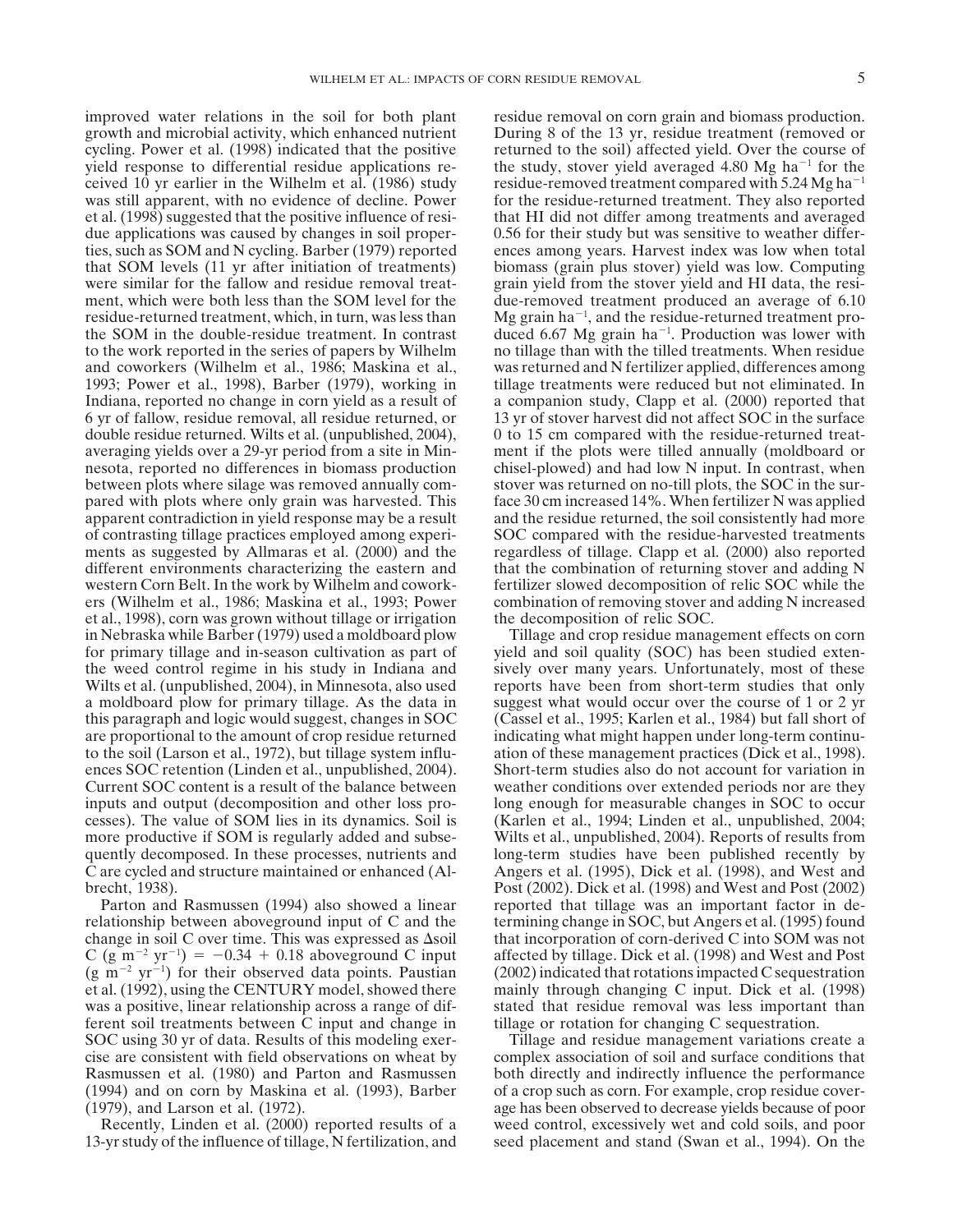plus side, residues are credited with improving yields Moldboard plow tillage increased C loss compared

be greater in annually tilled systems (Jastrow, 1996). <sup>2000</sup> l. The relic SOC decomposition increased when Allmaras et al. (2000) concluded that no-tillage stored corn residue was removed from tilled treatments, espemore SOC than non–moldboard plow while moldboard cially when combined with high N application (Clapp plow stored the least SOC. In recent studies on change et al., 2000). Changing from moldboard plowing to less  $^{13}$ C), SOC and  $\delta$ <sup>13</sup>C distribution were dominated by tillage (Layese et al., 2002). Tillage creases the amount of C incorporated into SOC (Dick<br>also affects soil bulk density, aeration, and other physi- et al., 1998; Clapp et al., 2000; Layese et al., 2002; also affects soil bulk density, aeration, and other physical factors, which in turn can affect SOC storage (Angers et al., unpublished, 2004; West and Post, 2002). Relying et al., 1995: Reeves et al., 1997: Dao, 1998: Needelman only on no-tillage and unharvestable C inputs (crow et al., 1995; Reeves et al., 1997; Dao, 1998; Needelman only on no-tillage and unharvestable C inputs (crown, et al., 2000). Numerous factors, such roots, and root exudates) was insufficient to prevent C et al., 1999; Clapp et al., 2000). Numerous factors, such roots, and root exud<br>as soil type, sampling depth (Ellert and Bettany, 1995). loss in these studies. as soil type, sampling depth (Ellert and Bettany, 1995), loss in these studies.<br>time since treatments were initiated (Liang et al., 1998), Larson et al. (1972) estimate, under clean cultivation time since treatments were initiated (Liang et al., 1998), and N fertilizer rate and placement (Gregorich et al., 1995, 1996; Wanniarachchi et al., 1999), interact with tent of 18 g kg<sup>-1</sup> would require 6 Mg residue ha<sup>-1</sup> yr<sup>-1</sup>

through retention of essential nutrients, protection from with less disruptive tillage practices that are shallow and raindrop crusting (Blevins et al., 1983), and conservation do not invert the soil (Reicosky et al., 1995; Paustian of soil water (Doran et al., 1984). Under most USA Corn et al., 1997; Dao, 1998; Allmaras et al., 2000). Conver-Belt conditions, the benefits and risks vary depending on sion from moldboard plowing to no-tillage increases the weather and climate. These benefits and risks may also amount of SOC from 0.13 Mg C ha<sup>-1</sup> yr<sup>-1</sup> to as high as change with time as management practices are continued 0.60 Mg C ha<sup>-1</sup> yr<sup>-1</sup> (Paustian et al., 1997; Janzen et al., year after year (Griffith et al., 1988; Linden et al., 2000). 1998b; Bruce et al., 1999; Lal et al., 199 2001). Analyzing C sequestration rates from 67 long-**TILLAGE AND RESIDUE IMPACTS ON** term studies consisting of 276 paired treatments, West<br> **SOIL ORGANIC MATTER** and Post (2002) showed that across all cropping systems, and Post (2002) showed that across all cropping systems, except wheat-fallow, changing from conventional tillage Tillage has a major influence on SOC, controlling<br>residue placement on the surface and where the residue<br>is buried (Staricka et al., 1991, 1992; Allmaras et al., likely occurs in the first 10 yr ofter changing tillage Fesidue placement of the surface and where the residue<br>is buried (Staricka et al., 1991, 1992; Allmaras et al.,<br>1996). Tillage buries residue, but the residue is not dis-<br>tributed uniformly throughout the depth of tillage et al. (1995) also found differences in the vertical distri-<br>bution of SOM but not the rate of SOM turnover among<br>tillage depths. Residue burial and tropical regions and from 0.05 to 0.20<br>tillage depths. Residue burial pa disruptive forms of tillage (e.g., chisel or no-tillage) in-<br>creases the amount of C incorporated into SOC (Dick

(moldboard plow), a soil with an initial organic  $C$  contillage to influence SOC storage. the maintain the SOC level (Table 2). Similarly, 5 Mg

| Table 2. Reported estimates on the amount of annual C inputs required for maintaining soil organic C levels. |  |  |
|--------------------------------------------------------------------------------------------------------------|--|--|
|--------------------------------------------------------------------------------------------------------------|--|--|

**Initial**

| <b>Source</b>               | C†                                         | <b>Residue</b> | mual<br>organic C   | Soil type                                      | Location         | Crop             | <b>Primary tillage</b> |  |
|-----------------------------|--------------------------------------------|----------------|---------------------|------------------------------------------------|------------------|------------------|------------------------|--|
|                             | $-$ Mg ha <sup>-1</sup> yr <sup>-1</sup> - |                | $g \text{ kg}^{-1}$ |                                                |                  |                  |                        |  |
| <b>Black</b> (1973)         | 0.3                                        | 0.8            | $11 - 18$           | sandy loam                                     | <b>Montana</b>   | wheat            | V-blade 9–12 cm        |  |
| Rasmussen et al. $(1980)$ : | $1.2\,$                                    | 3.0            | 8.7                 |                                                | Washington       | wheat            |                        |  |
| Paustian et al. (1992)      | 1.5                                        | 3.8            | 15                  | sandy clay loam                                | Uppsala, Sweden  | wheat or barley. | hand tillage           |  |
| Rasmussen et al. (1980)     | 2.0                                        | 5.0            | $10 - 16$           |                                                | Kansas           | wheat            |                        |  |
| Rasmussen et al. (1980)     | 2.1                                        | 5.3            | 12.5                | coarse-silty, mixed<br>mesic Typic Haploxeroll | <b>Oregon</b>    | wheat            | moldboard plow         |  |
| Larson et al. $(1972)$      | 2.4                                        | 6.0            | 18                  | clay loam                                      | lowa             | corn             | moldboard plow         |  |
| <b>Barber</b> (1979)        | >4.0                                       | <b>10.0</b>    | 19                  | silt loam                                      | Indiana          | corn             | moldboard plow         |  |
| Huggins et al. (1998)       | 5.6#                                       | 14.0           | $26 - 35 +$         | clay loam                                      | <b>Minnesota</b> | corn/soybean     | moldboard plow         |  |

**† Assuming 0.4gCg residue<sup>1</sup> , and only aboveground residue values included, except Huggins et al. (1998), which includes above- and belowground C.**

**‡ Values based on data originally published by Horner et al. (1960).**

**§ Before 1973, root crops were grown on five occasions.**

**¶ Values based on data originally published by Hobbs and Brown (1965).**

# The amount of needed input based on only aboveground material would be about 3.7 Mg C ha<sup>-1</sup> yr<sup>-1</sup> and 9.25 Mg residue ha<sup>-1</sup> yr<sup>-1</sup> assuming belowground<br>inputs contribute 1.5 times more C to soil organic C than abovegr

**†† Crookston et al. (1991).**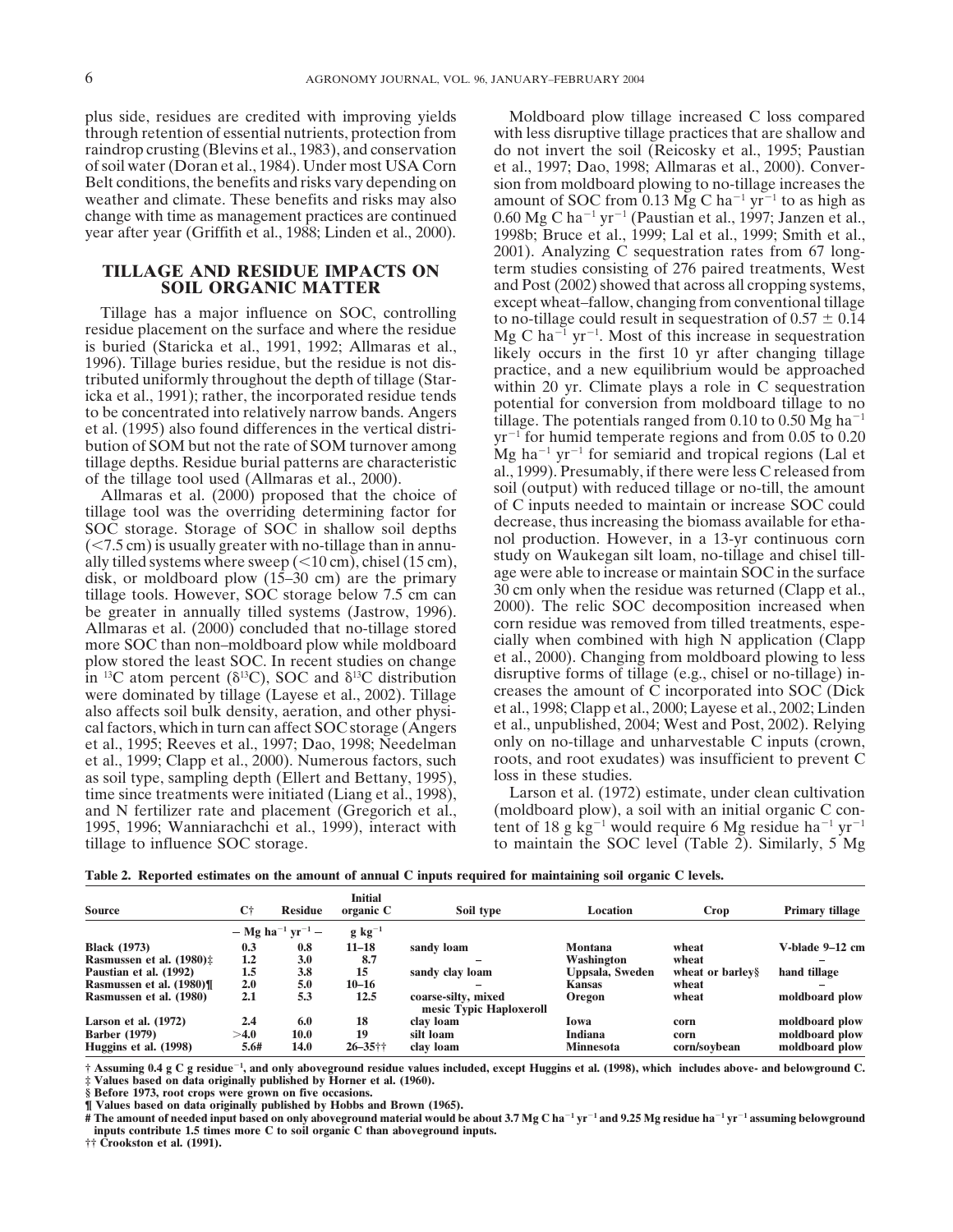system to maintain SOC (Rasmussen et al., 1980; Ta- yr of continuous corn, a no-tillage system retained 24% ble 2). The amount of residue required per year to of available source C in the SOC pool in the top 30 cm maintain SOC ranged from  $\leq 1$  Mg ha<sup>-1</sup> yr<sup>-1</sup> in Montana of soil while chisel plow retained 14% and moldboard to  $>9.25$  Mg ha<sup>-1</sup> yr in Minnesota (Table 2). Returning plow retained 11% (Linden et al., unpublished, 2004). more residue increased SOC, returning less resulted in loss of SOC. When the study by Larson et al. (1972)  $\frac{1}{2}$  and  $\frac{1}{2}$  conducted, average cornstalk (note, only corn-<br>stalk onducted, average cornstalk (note, only corn-<br>stalks) production for continuous corn was  $4.7 Mg$  ba<sup>-1</sup> stalks) production for continuous corn was  $4.7 \text{ Mg} \text{ ha}^{-1}$ (grain yield at 8.2 Mg ha<sup>-1</sup>), a mass insufficient to maintain SOC. Allmaras et al. (2000) estimated stover yields

 $0.57$  g C kg soil<sup>-1</sup> (Mg ha<sup>-1</sup>)<sup>-1</sup> of annual residue addition. gates on a clay soil (Dexter et al., 2000). Other research-<br>
ers have also reported little or no effect of retention of<br>
cereal crop residues on increasing SOM (Dexter et al.,<br>
1982; Johnson and Chamber, 1996; Nicholson et

employed <sup>13</sup>C natural abundance  $(\delta^{13}C)$  as an in situ marker of relic and recent SOC pools. Mass concentrations of SOC and the  $\delta^{13}$ C are sufficient to calculate the amount of SOC coming from a C<sub>4</sub> (e.g., corn) or C<sub>3</sub> (e.g., 1999) as affected by tillage. Gregorich et al. (1996) re- uted more C to SOM (Molina et al., 2001). ported significant SOC turnover as influenced by long- Root exudates and rhizodeposition are easily decom-

mature residue ha<sup>-1</sup> yr<sup>-1</sup> was required in a wheat–fallow during a 30-yr study (Gregorich et al., 1996). After 13

(grain yield at 8.2 Mg ha<sup>-1</sup>), a mass insufficient to main-<br>tain SOC. Allmaras et al. (2000) estimated stover yields<br>at 7.3 Mg ha<sup>-1</sup> yr<sup>-1</sup> for practices and hybrids used in<br>1990.<br>1990.<br>Robinson et al. (1996) reported a levels were influenced by N fertilizer application rate,<br>initial SOC level, and crop management practices (such ture presents many attempts to quantify below<br>ground as tillage and crop rotation). The slope of the residue<br> 0.57 g C kg soil<sup>-1</sup> (Mg ha<sup>-1</sup>)<sup>-1</sup> of annual residue addition. 1999; Flessa et al., 2000). Measured or modeled root mass<br>Maskina et al. (1993) reported increased SOM with in-<br>creased amounts of corn stover returned to t and Johnen, 1977). Recently,  $\delta^{13}$ C and total C, measured<br>in paired (stover harvest and stover returned) corn plots, of wheat straw cropped in rotation with other small in paired (stover harvest and stover returned) corn plots, grains had no effect on soil respiration from soil aggre-<br>gates on a clay soil (Dexter et al., 2000). Other res

growth, a third of translocated  $C$  was respired by the root or was readily decomposable root exudates, and the balance was incorporated into SOC or microbial amount of SOC coming from a C<sub>4</sub> (e.g., corn) or C<sub>3</sub> (e.g., biomass. Results from a recent modeling exercise by soybean) crop when the initial SOC has a different sig-<br>nature than the current crop (Balesdent et al., 1987 fixed photosynthetically by corn became rhizodeposi-The natural abundance  ${}^{13}C$  technique has been used tion. Roots retained less photosynthetic C than was re-<br>to show differences in the depth distribution of SOC leased from roots to the rhizosphere during the growing leased from roots to the rhizosphere during the growing (Angers et al., 1995), storage of SOC (Balesdent et al., season, but because roots are more difficult to decom-1990), and respiration loses of residue C (Rochette et al., pose (relative to rhizodeposition), root debris contrib-

term N fertilization of continuous corn. A positive inter-<br>action between N application and return of corn residue sition of other plant debris and native SOM matter sition of other plant debris and native SOM matter was found, indicating that N fertilization was insufficient (Goudrain and De Ruiter, 1983; Lekkerkerk et al., 1990; to sustain SOC without the return of corn residue (Lay- Torbert et al., 2000). In contrast, Bottner et al. (1999) ese et al., 2002). In addition, removal of stover increased found that after labile material was depleted, the presrelic SOC decomposition (Clapp et al., 2000). Total or- ence of living roots stimulated the mineralization of ganic C and <sup>13</sup>C measurements indicated that fertilized recalcitrant root material and SOC. The length of exporecalcitrant root material and SOC. The length of exposoils had more SOC from recent crops than nonfertilized sure to living roots can impact the decomposition of soils; C<sub>4</sub>-derived C accounted for the difference in fer-<br>SOC (Kuzyakov and Cheng, 2001). During the growing tilized soils (Gregorich et al., 1996). From 22 to 30% of season, the contribution of living roots changes; early SOC in the Ap layer was derived from corn in the in the season, plant roots have high exudation rates fertilized soils but only 15 to 20% in an unfertilized soil stimulating microbial activity, but as the season prog-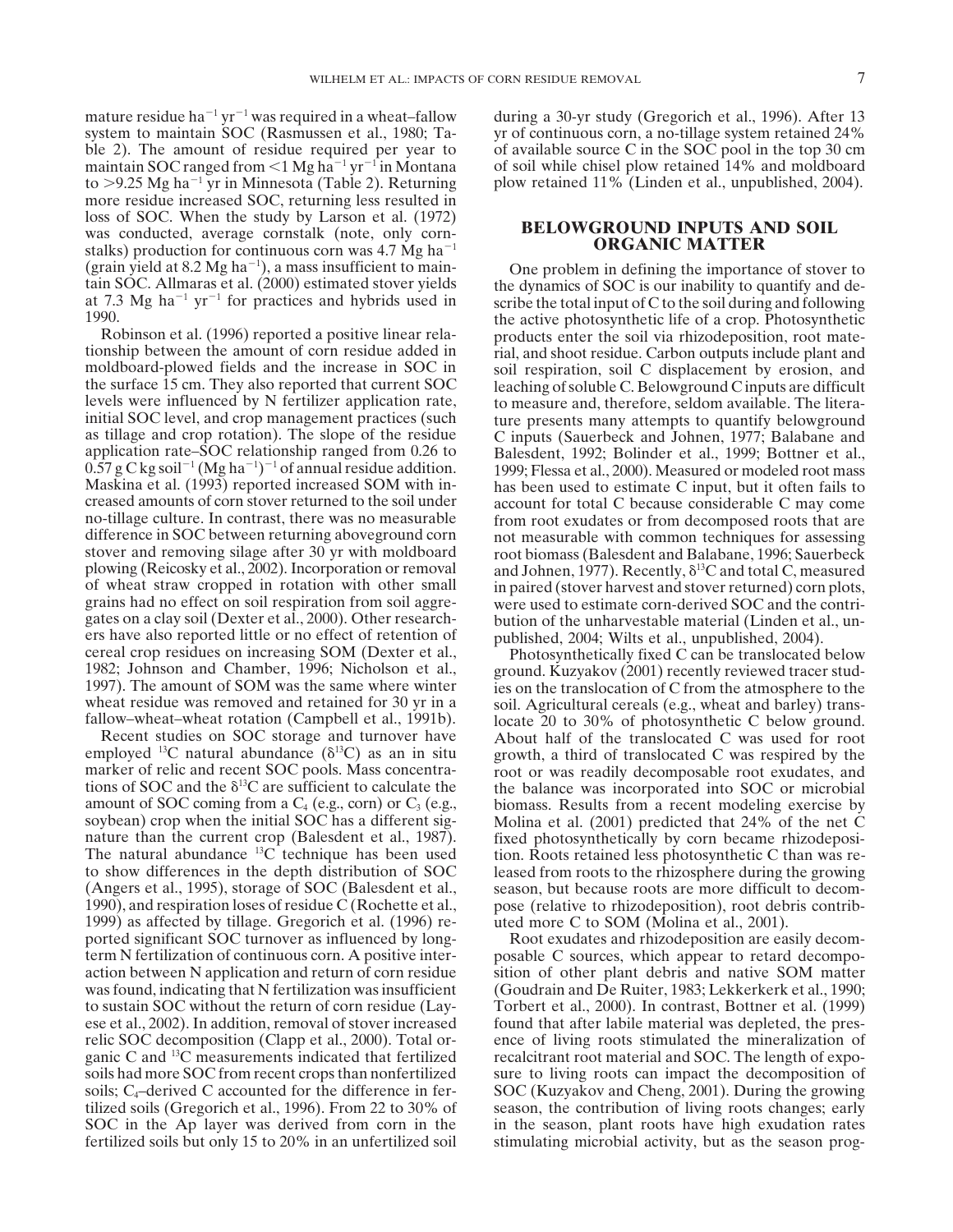|                      |  | Table 3. Reported estimates of the unharvestable C input relative to the aboveground C input. The amount of biomass retained in    |  |  |  |  |  |  |
|----------------------|--|------------------------------------------------------------------------------------------------------------------------------------|--|--|--|--|--|--|
|                      |  | the soil, the ratio of root to shoot contribution, total C input including stover, crown, and roots, except from silage or stover- |  |  |  |  |  |  |
| removed experiments. |  |                                                                                                                                    |  |  |  |  |  |  |

| <b>Source</b>                        | Root/shoot<br>contribution | <b>Total C</b> input          | Soil                  | Crop           | <b>Fertilizer</b>                    | Tillage <sup>+</sup> |
|--------------------------------------|----------------------------|-------------------------------|-----------------------|----------------|--------------------------------------|----------------------|
|                                      |                            | Mg ha <sup>-1</sup> $yr^{-1}$ |                       |                | kg ha <sup>-1</sup> yr <sup>-1</sup> |                      |
| <b>Barber</b> (1979)                 | 0.8                        | 4.8                           | silt loam             | corn           | 280 N, 50 P, 90 K                    | <b>MBP</b>           |
| <b>Balesdent and Balabane (1996)</b> | 1.5                        | 5.0                           | $17\%$ clay           | corn           | not reported                         | <b>NR</b>            |
| Bolinder et al. (1999)               | 1.4                        | 4.5                           | silty loam            | silage corn    | 150 N                                | <b>NR</b>            |
| Molina et al. (2001)                 | 1.8                        | 4.6                           | silt loam             | stover removed | 0 N                                  | $\bf CP$             |
| Linden et al. (unpublished, 2004)    | 2.6                        | 5.9                           | silt loam             | corn           | 200 N                                | <b>MBP</b>           |
| Linden et al. (unpublished, 2004)    | 2.0                        | 3.4                           | silt loam             | corn           | $\mathbf{0}$                         | <b>MBP</b>           |
| Linden et al. (unpublished, 2004)    | 2.6                        | 5.9                           | silt loam             | corn           | 200 N                                | $\bf CP$             |
| Linden et al. (unpublished, 2004)    | 2.0                        | 3.2                           | silt loam             | corn           | $\mathbf{0}$                         | $\bf CP$             |
| Linden et al. (unpublished, 2004)    | 2.6                        | 5.9                           | silt loam             | corn           | 200 N                                | NT                   |
| Linden et al. (unpublished, 2004)    | 2.0                        | 3.2                           | silt loam             | corn           | $\mathbf{0}$                         | NT                   |
|                                      |                            |                               | clay loam, silt loam, |                |                                      |                      |
| Wilts et al. (unpublished, 2004)     | 1.8                        | 8.2                           | silty clay loam       | corn           | 166 N, 46 P, 90 K                    | <b>MBP</b>           |
|                                      |                            |                               | clay loam, silt loam, |                |                                      |                      |
| Wilts et al. (unpublished, 2004)     | 1.9                        | 7.7                           | silty clay loam       | corn           | 83 N, 23 P, 45 K                     | <b>MBP</b>           |

**† CP, chisel plow; MBP, moldboard plow; NR, not reported; NT, no tillage; RT, ridge tillage.**

season, the primary root inputs are senescing root mate-<br>
rial and shoot input (Kuzyakov and Cheng, 2001). Includes mass of C inputs (Huggins et al., 1998; Follett,

ent methods used to estimate the retention time. Al-<br>though different methods were employed, the literature only a small portion of the plant residue added to though different methods were employed, the literature only a small portion of the plant residue added to<br>provides evidence that roots contribute more C to SOC soil is converted to stable SOM. It is estimated that only provides evidence that roots contribute more C to SOC soil is converted to stable SOM. It is estimated that only<br>than does aboveground residue. This is intriguing since one-third of the C derived from plant residues remain than does aboveground residue. This is intriguing since corn averages 5.5 times more aboveground material in the soil after 1 yr (Angers and Chenu, 1997) and only compared with root material (Bolinder et al., 1999). It 10 to 20% remains after 2 yr (Broder and Wagner, 1988;<br>is important to stress that although roots contribute Buyanovsky and Wagner, 1997; Stott and Martin, 1990). more C to SOC, this does not imply that aboveground<br>residue is not an important contributor. As noted in the<br>sections "Residue Management Impact on Crop Yield"<br>ble SOM implies that a large influx is needed to provide sections "Residue Management Impact on Crop Yield"<br>
and "Tillage and Residue Impacts on Soil Organic Mat-<br>
ter," removal of aboveground residue can result in a<br>
substrate in excess of respiratory demand of soil fauna.<br>
The

biochemical reactions within the dynamic soil environ- composition rate of residue or SOM reflects the inte-

resses, the exudation rates decrease, and late in the ment. Literature abounds with information about facrial and shoot input (Kuzyakov and Cheng, 2001). includes mass of C inputs (Huggins et al., 1998; Follett, Roots contribute more C to SOM than aboveground 2001), initial SOC content (Campbell et al., 1991a), soil Roots contribute more C to SOM than above<br>ground  $2001$ , initial SOC content (Campbell et al., 1991a), soil<br>residue. For example, Gale and Cambardella, (2000) us-<br>ing <sup>14</sup>C found that 75% of the new C entering soil was<br>re The relative contribution of unharvestable tissues com-<br>
pared with shoots averages 1.9, ranging from 0.8 to 2.6 accurate comparisons of SOC change across treatments<br>
(Table 3). Some of the differences may reflect the dif

Buyanovsky and Wagner, 1997; Stott and Martin, 1990).

et al., 2000; Carter, 2002). Studies using  $\delta^{13}$ C have esti-**RETENTION OF CROP-DERIVED SOIL**<br> **ORGANIC MATTER** et al., 1990; Gregorich et al., 1995; Gregorich et al., 1996; Retention of crop residue C as SOM involves complex Huggins et al., 1998; Clapp et al., 2000). The overall de-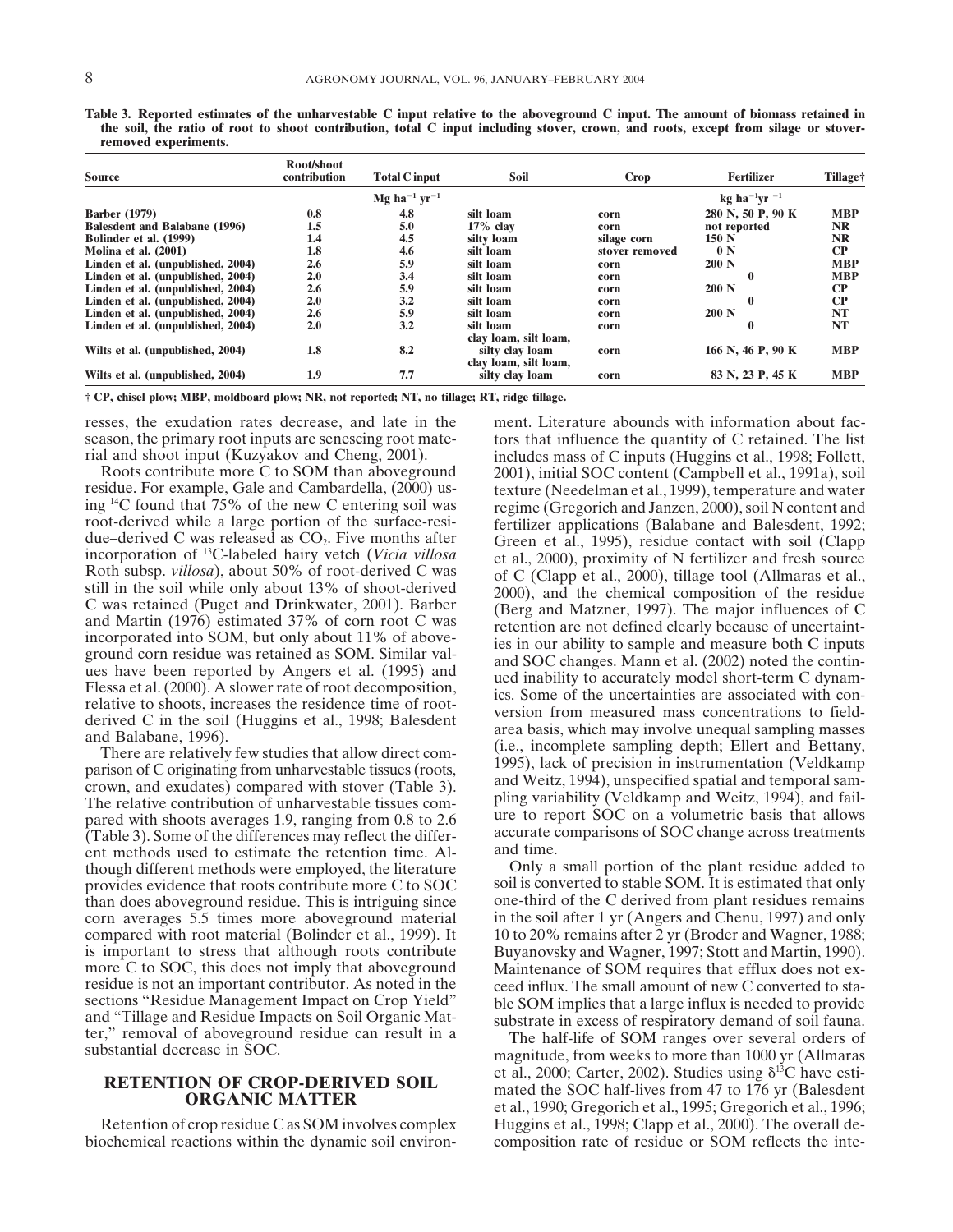grated decomposition rates and relative amounts of soluble C (e.g., carbohydrates, amino acids), hemicellulose, cellulose, lignin, and N (Kumar and Goh, 2000; Parr and Papendick, 1978). Dissolved organic C (carbohydrates, amino acids, and other organic molecules) is labile with a half-life of only several hours (Kumar and Goh, 2000; Uselman et al., 2000), hemicellulose and cellulose have half-lives on the order of days, and the half-life of lignin is about 1 yr (Kumar and Goh, 2000; Eiland et al., 2001). The protection of SOC via physical and chemical means causes a portion of the SOC to have an effective halflife that is much greater than that characteristic of the chemical components of new residue. Corn stover has 6 to 11% lignin (Broder and Wagner, 1988; Martens, 2000; Masoero et al., 1999; Parr and Papendick, 1978), 28 to 30% cellulose (Broder and Wagner, 1988; Parr and Papendick, 1978), 18 to 24% hemicellulose (Broder and Wagner, 1988; Parr and Papendick, 1978), and 0.4 to 1% total N (Martens, 2000; Parr and Papendick, 1978). Corn roots have 8% lignin, 0.97% total N, and a C/N ratio of 48 (Iritani and Arnold, 1960). The greater contribution of roots to SOM has been attributed to roots having greater lignin and lesser soluble C compared with shoots (Bolinder et al., 1999; Iritani and Arnold, 1960; Torbert et al., 2000; Trinsoutrot et al., 2000b). Initial decomposition of crop residue correlated with amount of soluble C, but later decomposition correlated with the concentration of cellulose, hemicellulose, and lignin (Gregorich and Janzen, 2000; Trinsoutrot et al., 2000a).

Regardless of the quantity or quality of crop residue

$$
dC/dt = hA - kC \tag{1}
$$

where *C* is the soil C level (g C m<sup>-2</sup>), h the C storage constant, *k* the decomposition rate of C in the soil ( $yr^{-1}$ ), *t* time (years), and *A* the addition of organic C to the that SOM changes are sensitive to deviations in tempersoil (g C m<sup>-2</sup> yr<sup>-1</sup>). This equation serves as a model for assessing the impact of weather and climate on SOM. residue additions.<br>Changes in the soil microclimate determine  $k$ . Changes Changes in the s in weather and climate determine *A* through their effect *T* terms in Eq. [2]. There have been comprehensive on plant biomass produced and subsequent return to studies on the combined effects of crop residue on soil on plant biomass produced and subsequent return to studies on the combined effects of crop residue on soil<br>the soil. This formulation is a result of earlier work by temperature and moisture (e.g., Allmaras et al., 1972; Parton et al. (1987) that described the change in C within Van Doren and Allmaras, 1978; Cruse et al., 1982). The

$$
dC/dt = K_i \times M_d \times T_d \times C_i \tag{2}
$$

tural and metabolic soil surface litter; structural and of the type of residue or the configuration of the residue metabolic soil litter; active, slow, and passive soil frac- on the soil surface. Bristow (1988) showed that under tions) describing the various C pools  $(C_i)$ ,  $K_i$  is the maxi-<br>mum decomposition rate for the different state variables, ence in the soil temperature profiles for bare soil or



**WEATHER AND CLIMATE EFFECT ON** Fig. 3. (a) Temperature effect and (b) moisture effect for the CEN-<br> **SOIL ORGANIC MATTER** TURY model used to quantify the change in soil organic matter pools (redrawn from Parton et al., 1987). ET, evapotranspiration.

on or in the soil, at an ecosystem scale, environmental conditions, especially temperature and water availabil-<br>ity, are the factors that ultimately control changes in  $T_d$  is the effect of monthly average soil temperatur The vast difference in the shapes of the relationships between the moisture and temperature functions show the dissimilarity in impacts of these two weather/climate factors on SOM changes. Both Eq. [1] and [2] indicate ature and moisture that are mediated by changes in crop

Changes in the soil microclimate alter both the *M* and temperature and moisture (e.g., Allmaras et al., 1972; soils from the following relationships: effects of crop residue on the surface energy balance  $dC_i/dt = K_i \times M_d \times T_d \times C_i$  [2] were summarized by Horton et al. (1994). They showed<br>where *i* represents the different state variables (struc-<br>more by soil water content near the surface regardless more by soil water content near the surface regardless ence in the soil temperature profiles for bare soil or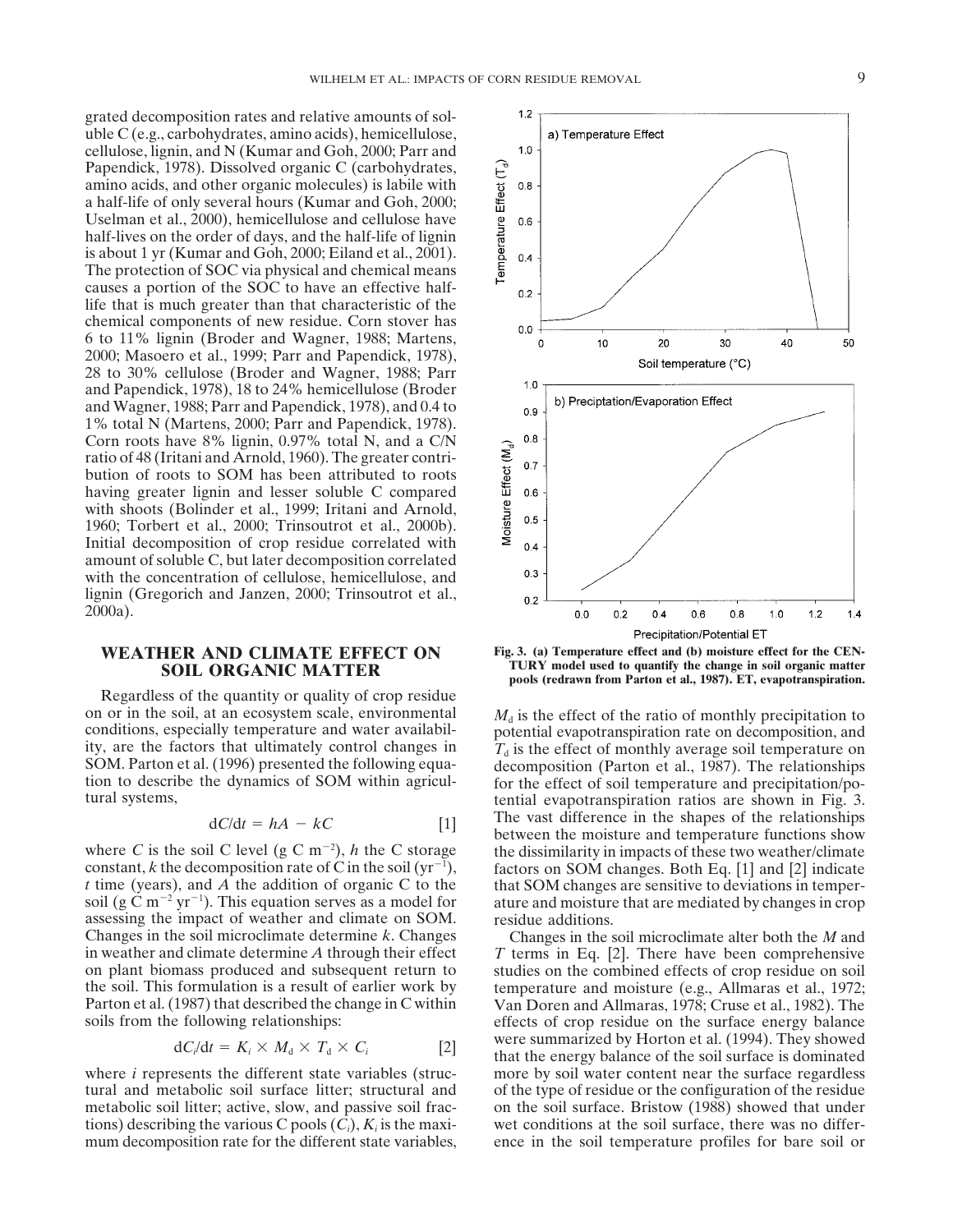contrast, under dry surface conditions, the maximum through turbulence is decreased. The changes in configtemperature at the 2.5-cm depth was 6<sup>o</sup>C warmer with bare soil than with residue covering the surface; how- exchanges, and through it, the soil temperature and water ever, no detectable difference was observed between status, and in turn, the rate of SOM change. the bare and residue-covered surface for minimum tem- If field observations are combined with the temperaperatures. Sauer et al. (1996) showed that evaporation ture and moisture effects shown in Fig. 3, the impact amounts were reduced by  $0.4$  mm d<sup>-1</sup> when corn residue surface crop residue has on SOM through changes in was placed on the soil surface. The reduction in evapora-<br>soil microclimatic factors can be assessed. From Fig. 3., tion rates increases the time the soil surface remains wet. Presence of the residue layer increases the resistance of SOM decomposition (Eq. [2]). The dampening of the water vapor transfer through the layer and, conse-<br>temperature extremes, due to the presence of residue, quently, decreases the evaporation rate. This creates a may slow the turnover of SOM pools, depending on discontinuity in the microclimate at two locations: (i) the average temperature regime of the site. Generally, at the interface between surface of the residue and the residue on the soil surface reduces the rate of water atmosphere and (ii) at the soil surface at the underside of evaporation from the soil surface. Maintaining soil water the residue layer. It is common to observe temperature content increases residue decomposition rate at the undifferences as large as  $20^{\circ}$ C across a 10-cm residue layer. Sauer et al. (1996) observed that the effectiveness of These assessments of change in the temperature and soil corn residue to act as a water vapor barrier changed as water content under residue do not account for all of the residue weathered over the winter. In the fall, with the effects that altered microclimate has on soil microfresh residue, there was a larger effect on soil water evap- biology. Biederbeck and Campbell (1971) found that oration than in the spring with aged residue. Hatfield increased temperature extremes generally had a negaand Prueger (1996) confirmed these findings, reporting tive impact on microbial populations. Soil microclimate that soil temperature differences between bare plowed conditions, within tilled soils with no residue cover, sh that soil temperature differences between bare plowed and residue-covered nontilled fields in the fall were 2°C while in the spring, the differences were less than  $0.5^{\circ}$ C. Residue had a greater effect on the amplitude of the di- and Prueger, 1996; Rickman et al., 2001). The relationurnal temperature patterns than on mean temperature. ships shown here (Fig. 3) provide a basic framework for

balance over the winter. Reflectivity of corn residues qualitatively. The challenge remains to verify the quandecreased over the winter to the point where residues titative effects described by relationships.<br>were difficult to distinguish from bare soil in central The other major factor in both Eq. [1] a Iowa (Sauer et al., 1997). Sauer et al. (1998b) showed mining the effect of weather and climate on SOM is the that adding corn residue to the soil surface altered the amount of biomass produced. Although biomass yield energy balance. However, in cases when the soil surface has been discussed in earlier sections of this paper, we was dry and the residue was wet due to small rainfall will summarize it briefly here in the context of Eq. [1] events, the evaporation rate remains near the potential and [2]. Factor  $A$  in Eq. [1] and factor  $C_i$  in Eq. [2] rep-<br>evaporation rates as long as the water supply in the resent the amount of biomass added to the soil su residue persists. The degradation of the cornstalk cuticle Favorable weather increases the crop residue produced over the winter causes the residue layer to have a larger during the growing season. Variations in production water storage capacity compared with fresh residue. among years due to weather changes, mostly precipita-Evaporation rates in the fall, with the fresh residue, tion differences, cause large differences in biomass pronever exceeded 0.8 mm  $d^{-1}$  but ranged between 0.6 to duction (Wilhelm et al., 1987). These yearly differences 2.0 mm  $d^{-1}$  in the spring under similar environmental can be as great as 7 Mg ha<sup>-1</sup> for the central Corn Belt conditions (Sauer et al., 1998b). When residue dries, the if irrigation is not part of the cultural system. vapor barrier established between the soil surface and annual fluctuations in stover production are less under the atmosphere reduces the evaporation rate at the soil irrigated production. Biomass yield for wheat in eastern surface. This creates a condition in which the residue Colorado is typically 2 Mg ha<sup>-1</sup> while yield for corn in layer preserves soil water and produces the *mulch* effect. . . central Iowa is 12 Mg ha<sup>-1</sup>. This difference has a dra-Steiner (1994) provided a detailed review of the effect matic impact on the ability of a production system to of residue on the evaporation process and the effect of sustain or create SOM. Carbon input will change with residue on reducing soil water evaporation rates. crop, year, and management practice. Suitability of dif-

central Corn Belt was the smoothing action of the snow of residue produced. and wind on the corn residue layer. Sauer et al. (1998a) showed that the roughness of the surface, and therefore<br>the drag coefficient, decreased over the winter. This<br>creates a condition in the spring that reduces the energy<br>**STOVER COLLECTION** exchange process with the atmosphere and further re- Soil compaction is defined as the process whereby

soil covered with either vertical or horizontal mulch. In As the surface becomes smoother, the energy exchange uration of the residue layer over the winter affect energy

increasing soil temperature (to about  $40^{\circ}$ C) will increase derside of the residue layer and in the surface soil layer. the largest diurnal temperatures extremes during the period when growing plants are not present (Hatfield Presence of crop residues changes the soil energy assessing impacts of residues on the soil surface, at least

The other major factor in both Eq.  $[1]$  and  $[2]$  deterresent the amount of biomass added to the soil surface. if irrigation is not part of the cultural system. Generally, Another change that occurred over the winter in the ferent crops to different climates changes the amount

duces the rate of water evaporation from the soil surface. soil particles are pushed closer together with an accom-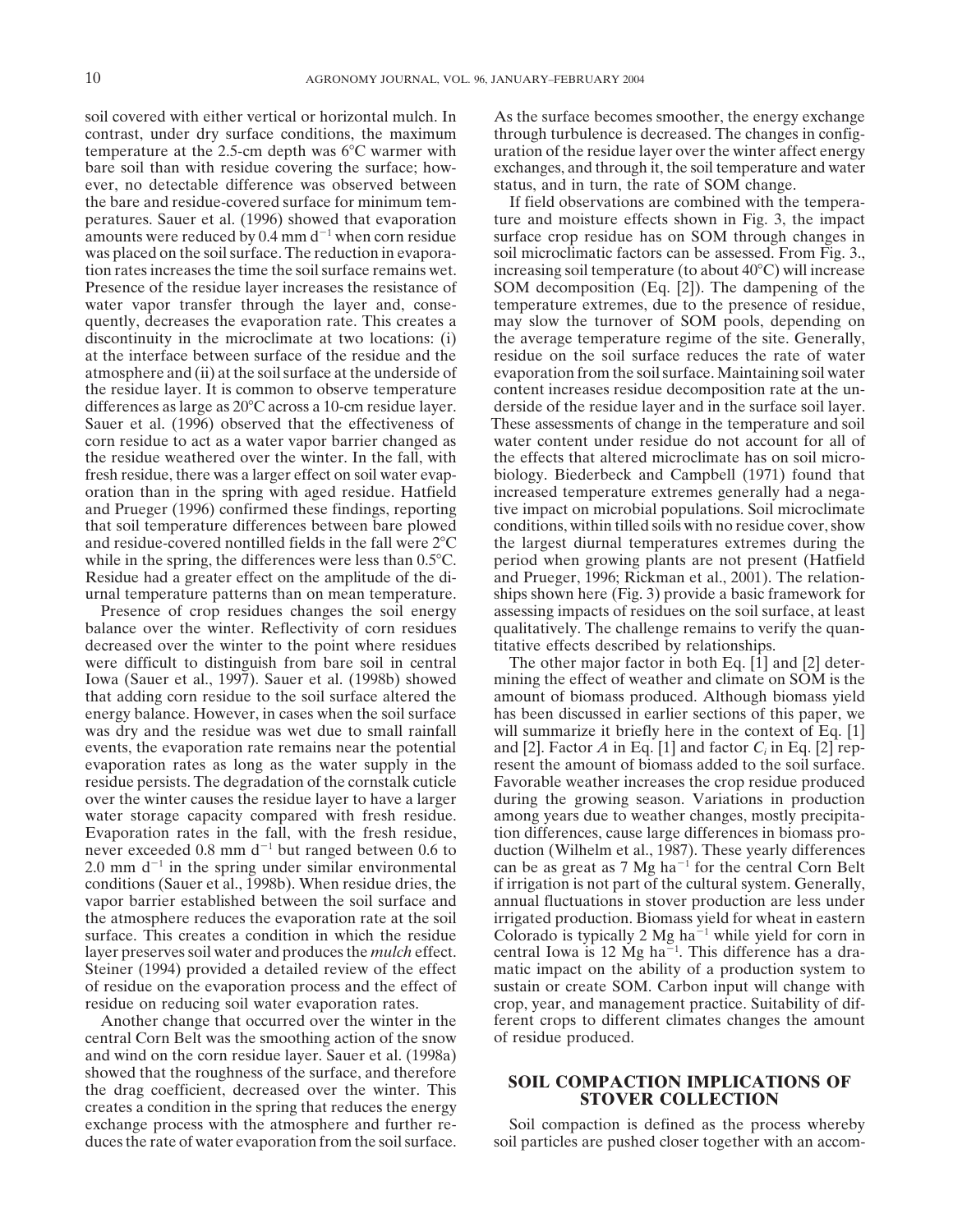even on large four-wheel drive tractors, if tracks, low- paction from that of subsoil compaction. inflation-pressure tires, or multiple wheels per axle are

used. Nevertheless, if the soil is near field capacity, even<br>
very low pressures can cause deformation of the soil<br>
surface structure to the point of decreasing water infil-<br>
For purposes of this discussion, surface compac surface structure to the point of decreasing water infil-

in two ways: (i) removal of organic matter on or near<br>the soil surface and (ii) increased field traffic during collection and removal. Soil organic matter can help soil<br>lection and removal. Soil organic matter can help soi harvest equipment. The impacts of organic matter on 1987). Compaction not only decreases the total amount soil compactibility are important but difficult to quantify of soil pore space available to store water, but also ge soil compactibility are important but difficult to quantify as reviewed by Soane (1990). Generally, there is a direct erally decreases the mean pore diameter, which in turn relationship between soil-incorporated organic matter decreases the infiltration rate of precipitation or irrigacontent and the stability of soil structure and an opposite tion water. Bauder et al. (1981) reported that continuous<br>relationship with soil bulk density. However, the ability no-till of a clay loam soil in southern Minnes relationship with soil bulk density. However, the ability of surface residue (e.g., corn stover on the soil surface) in greater levels of mechanical impedance (important<br>to overcome the compactive force of wheel traffic may for water infiltration and root growth). Lindstrom and to overcome the compactive force of wheel traffic may be limited (Gupta et al., 1987). In field studies, water Voorhees (1980) reported lower infiltration rates on noinfiltration rates were slower in the wheel-tracked areas till compared with conventional tillage, and wheel traffic of no-till even though corn stover was left on the soil compaction tended to eliminate difference between tillsurface. With the heavy wheel loads commonly applied age methods.<br>
during corn harvest, it seems unlikely that the com-<br>
Voorhees et al. (1979) reviewed the various ways in during corn harvest, it seems unlikely that the com-<br>
Noorhees et al. (1979) reviewed the various ways in<br>
pactive forces of the wheel can be mediated by corn<br>
which wheel-induced surface soil compaction can impactive forces of the wheel-can be mediated by corn stover on the soil surface. However, to whatever extent pact water runoff and soil erosion. In field research corn stover on the soil surface eventually increases conducted in Minnesota, Young and Voorhees (1982) SOM, compaction from wheel traffic should decrease.

normally requires at least three additional field opera-<br>though the wheel tracks covered only 25% of the sur-<br>tions: (i) concentrating stover into rows, (ii) consolidat-<br>face. One winter of freezing and thawing cycles in c tions: (i) concentrating stover into rows, (ii) consolidating loose fluffy material, and (iii) transporting across/ loam soil in southwestern Minnesota is relatively ineffrom the field. The increased wheel traffic over a field fective in ameliorating surface soil compaction while to collect and remove corn stover is perhaps more defini- moldboard plowing was very effective; conservation tilltive. As discussed previously, the weight being carried age was intermediate (Voorhees, 1983). Collectively, these by the wheel and the soil water content are two very data suggest normal wheel traffic in a no-till system, important factors governing the extent a soil is com- even in soils that are subjected to annual freeze-thaw, pacted by traffic. Another important factor is preconsol- will result in soil with a greater density (greater level idation; that is, the history of compaction on the unit of compaction) than soils subjected to annual tillage. of land. A field that has a high bulk density due to The greater density will decrease water infiltration rate previous heavy wheel traffic can withstand another pass and increase water runoff and soil erosion. This could of a heavily weighted wheel better than a field that has be offset in some soils by increased earthworm activity a low bulk density. However, the field with a history of and greater number of macropores under no-till. But, heavy wheel traffic will likely be more compacted and the assumption that no-till will improve soil tilth and less productive than a field with little or no history of decrease soil erosion, thus allowing removal of corn heavy wheel traffic. Stover for energy production, must be tempered with

panying decrease of total pore space in the bulk soil Theoretically, harvest equipment can be modified so mass. The main source of soil compaction induced by hu- that stover is collected as it emerges from the harvesting man activity under modern agriculture is from the forces machine and deposited (in either consolidated or loose applied to the soil surface by wheels (for simplicity, the form) at the edges of the field, thus eliminating the word wheels implies both wheels and tracks on farm need for the three additional field operations mentioned equipment unless otherwise stated) of farm equipment above. However, a machine capable of harvesting corn used during farming operations. The extent to which grain and collecting and transporting corn stover in one wheel traffic causes soils to compact depends on several operation will almost surely have increased weight comfactors, the two most important being soil water content pared with current harvest equipment. Depending on and force applied to the soil. Several studies, conducted the size and weight of the equipment and on the soil on a range of soils, suggest that the force applied to the characteristics, this wheel traffic and the ensuing soil soil surface should not exceed 0.70 kg cm<sup>-2</sup> to prevent compaction can have significant practical consequences. compaction that would negatively impact plant root The practical implications of soil compaction, with regrowth (Vermeulen and Perdock, 1994). Under many spect to stover removal for energy production, can best situations, it is possible to keep loads below this limit, be understood by delineating the effects of surface com-

refers to the normally tilled layer of soil, or roughly the tration and causing soil erosion. The removal of corn stover impacts soil compaction surface 20 to 30 cm of soil. The physical structure of two ways: (i) removal of organic matter on or near this layer, especially at the poorly defined interface be-

The removal of corn stover for energy production erosion process came from the wheel-tracked area even<br>ormally requires at least three additional field opera-<br>though the wheel tracks covered only 25% of the sur-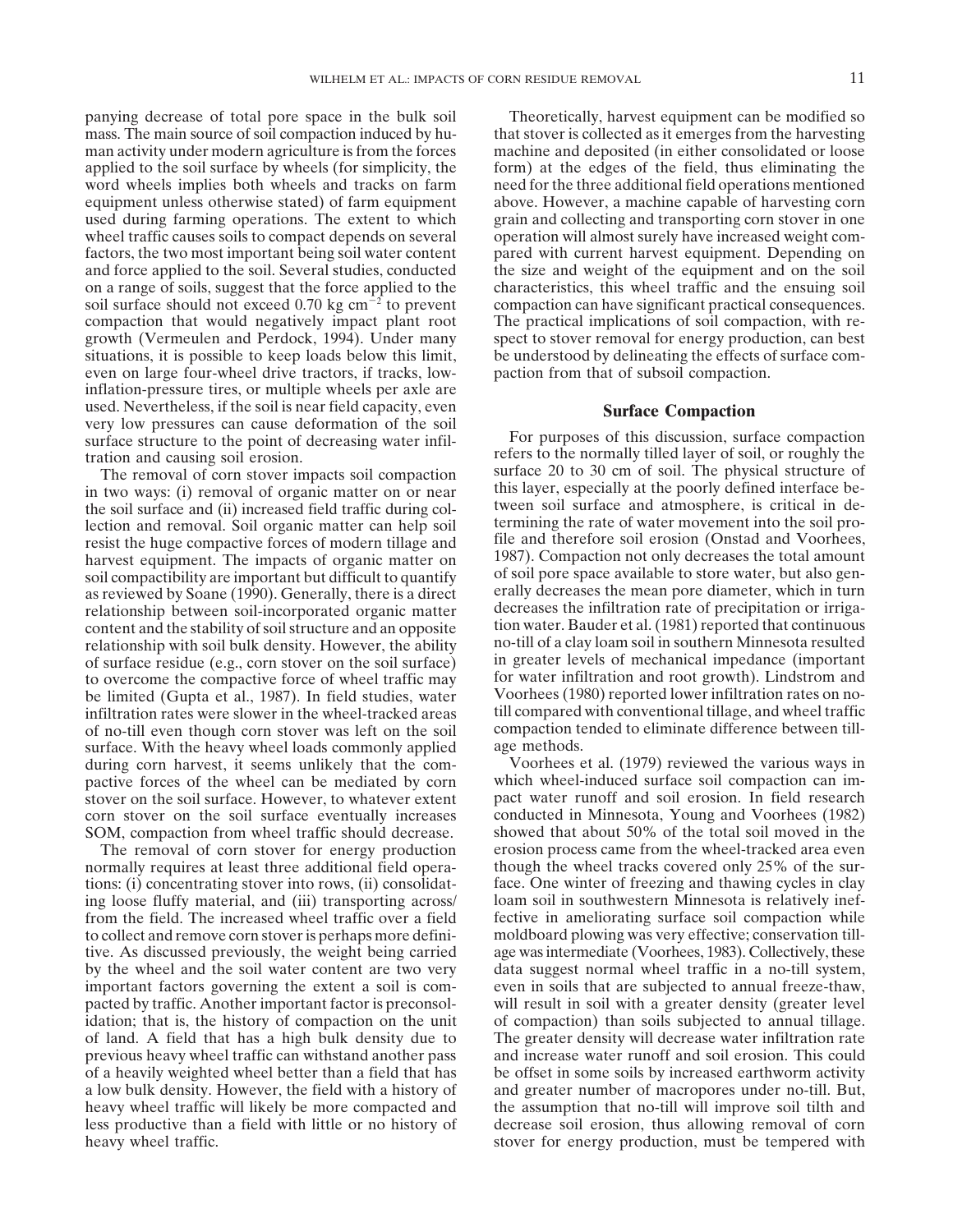the fact that increased field operations to collect and A serious limitation to these guidelines is that they

conservation tillage system but reduced root growth by the portion of field being trafficked. 24% under the moldboard plow system (Voorhees, 1992).

Because farming is being done by a decreasing num-<br>ber of farmers, it is necessary to use larger-capacity farm ber of farmers, it is necessary to use larger-capacity farm<br>machinery to conduct field operations in a timely man-<br>ner. These larger machines generally also carry more<br>weight. Equipment commonly used during corn harvest<br>ca

that in Minnesota, axle loads of 10 and 20 Mg axle<sup>-1</sup>,<br>
the lignin and N concentration are increased in the by-<br>
typical for corn harvest operations, increased compac-<br>
tions are decreased same dellulose concentra-<br>
dept decrease in harvestable corn stover. Can limits be estab-<br>  $\frac{1}{18}$  of 56% C from corn stover was released as  $CO_2$  but<br>  $\frac{1}{18}$  only 18 to 36% of the C from the by-product (Johnson quantified as to their susceptibility to being compacted et al., 2004). by a given wheel trafficking? The answer is a qualified Johnson et al. (2004) hypothesized that due to the yes. A major effort is underway in Europe to do just delay in decomposition, the by-product may serve as a that (Anonymous, 2000). Coupled with similar but less viable precursor to SOM. The addition of the by-prodspecify the axle load or tire/track–soil contact pressure little effect on soil properties such as aggregate stability, beyond which field operations to harvest corn stover aggregate size distribution, and humic acid concentracan be expected to cause detrimental soil compaction. tion. However, when applied to a soil with less than 5 g tent below which it is safe to use stover-harvesting equip- and aggregate stability were increased proportionately

remove the stover will add more wheel traffic (and com- do not account for the timeline of field operations. For paction) to the field and could exacerbate a problem. example, if a field is judged to be too wet (from the stand-The extent to which corn stover can be harvested point of causing compaction), the choices are either (i) without negatively impacting soil structure may also waiting until the soil dries sufficiently (or freezes) to supdepend on the extent to which corn roots contribute to port the heavy equipment or (ii) using smaller, lightertotal SOM in the surface 30 cm of soil. Wheel-induced weight equipment or hauling smaller loads to reduce compaction in the surface 30 cm of soil interacts with gross vehicle weight. Both options require more time, tillage systems to create a very complex environment which is normally not available during corn harvest. The for root growth. For example, there was a 40% decrease option of waiting until the soil dries or freezes to support in root growth in the surface 30 cm of soil under a con-<br>heavy equipment may be compromised by snowfall and servation tillage system compared with a conventional loss of stover quantity and quality. A third option of equipplow system. However, surface compaction from inter- ping machinery with more or wider tires should decrease row wheel traffic had little effect on root growth in a compactive pressure per unit area but will also increase

# **BY-PRODUCT OF ETHANOL**<br>**PRODUCTION FROM CORN STOVER**<br>**AS A SOIL AMENDMENT**

Coorhees et al., 1986). Compare this to may when a sell to other users (McAloon et al., 2000). As an all (Noorhees et al., 1986). Compare this to maximum axle alternative, the by-product could be returned to the field of only 18 to 36% of the C from the by-product (Johnson

intensive efforts in the USA, it should be possible to uct to soil with about 20 g organic C kg<sup>-1</sup> soil had Conversely, one could also estimate the soil water con- organic C kg<sup>-1</sup> soil, the concentrations of humic acid ment on a particular field without causing compaction. to the amount of by-product added (Johnson et al.,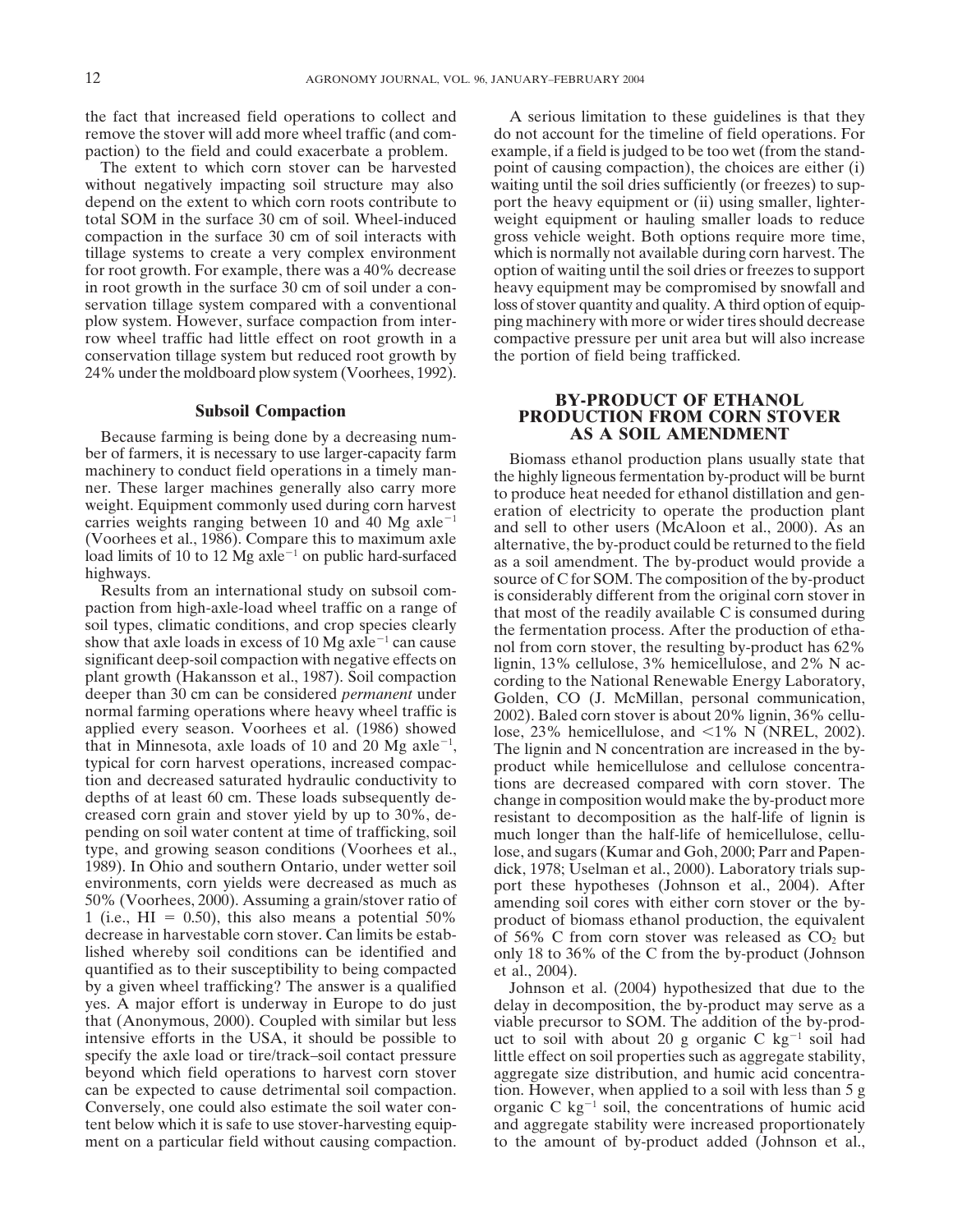2004). Returning the lignin-rich by-product may be es- scale. The question remains: How much stover can be tation, there is 0.2 to 0.3 kg of by-product per kg of to be addressed by both field and modeling studies. initial corn stover (J. McMillian, personal communication, 2002). Applying the by-product to the field may **THE CHALLENGE** be a viable disposal method, but it would not entirely replace the C removed. As agronomists with expertise in all of the varied as-

and wheat) in biomass production (Wright et al., 2001). mal process for dissemination of scientific results by<br>The amount of potentially available C from corn stover authoring journal papers; we must engage the key mov-The amount of potentially available C from corn stover (leaves, stalks, and roots) was at least 1.7 times more ers in the fledgling industry to make them aware that than the amount estimated for barley, oat, sorghum, soy-<br>bean, sunflower, and wheat (Allmaras et al., 2000). Thus, and legitimate uses in land management. Through this bean, sunflower, and wheat (Allmaras et al., 2000). Thus, of the grain crops, corn provides the largest potential review, we are making the initial steps in this process. pool of biomass for ethanol production. In the introduc- In addition, and more difficult, we have the responsibiltion, estimates were made on how much stover would be ity and challenge of making realistic recommendation available on a regional and national level. The estimates on how much stover or crop residue can be removed<br>presented by Nelson (2002) are more conservative com-<br>from the land as a biofuel feedstock or feedstock for presented by Nelson (2002) are more conservative compared with those of Hettenhaus et al. (2000). The recent other industries. By making realistic recommendations, review by Mann et al. (2002) does not give recommen- we foster several products for society on a sustainable dation of harvestable residue, recognizing research is basis. We provide farmers and rural communities the adstill needed to project long-term effects of stover harvest vantage of a new source of income. We befriend and coon soil and water quality, SOC dynamics and storage, operate with an industry that may otherwise be perceived and interactions among cropping systems and manage- as an adversary because it competes for a resource (sto-

aboveground residue harvest rates need to be estab- ulation. lished for minimum amount of stover that must be retained on the soil to maintain and/or increase SOM,<br>
minimizing erosion and protecting soil quality and pro-<br>
SUMMARY ductivity. This very complex issue must be addressed re- Three of the most pressing societal problems, in the Rotation, tillage, and fertilization management; soil prop-

the amount of stover that can be removed on a large accurately measuring changes, especially in the short

pecially beneficial on soils with low organic matter and removed without negatively impacting SOC, erosion, could be used on a site-specific basis on eroded or de- and long-term yield potential? The interaction among graded soil to improve organic C content. After fermen- tillage, compaction, and other management issues needs

pects of crop production and soil management, we have, **HARVESTABLE RESIDUE** or can acquire, the knowledge needed to assist the bio-<br>energy industry to create a truly sustainable fuel and Corn exceeds other leading global cereal crops (rice energy supply. We are challenged to go beyond the norment issues.<br>
Wer) that has not been useful to outside industry in the<br>
Most management and C input studies have focused past. Lastly, we fulfill our societal mandate to develop past. Lastly, we fulfill our societal mandate to develop on aboveground biomass (Table 2), but as was discussed the technology to SAFELY and SUSTAINABLY address above, roots contribute more than half the C inputs. In three important societal issues—overdependence on imaddition, most of the studies conducted were done using ported fuels, increasing greenhouse gas concentrations moldboard plow tillage. Best management practices and in the atmosphere, and feeding the growing world pop-

gionally if not on a field or even subfield basis. Current midterm, are overreliance on imported fuels, increasing estimates on the annual residue inputs range more than levels of greenhouse gases in the atmosphere, and ability an order of magnitude, from 0.8 to 14 Mg ha<sup>-1</sup> (Table 2). of our agricultural systems to sustain food production Rotation, tillage, and fertilization management; soil prop-<br>Rotation, tillage, and fertilization management erties; and climate will all play major roles in determin- lection of crop residues as a feedstock for biomass ethaing the amount of stover that can be removed in a sus- nol production is an appropriate solution for the first tainable system. two problems. However, these residues are necessary to Producers and biomass users also need to determine protect soil from erosion and contribute to SOC levels, a if stover harvest is economical if only 20 to 30% of the key factor in most desirable characteristics of soil qualbiomass produced can be harvested. A soil management ity, and are positively related to soil and crop productool such as the Soil-Conditioning Index (USDA-NCRS, tivity. The impact of crop residue removal on soil quality 2001) based on a model developed by Austin (1964) and crop productivity must be assessed before prudent provides a field-level aid to delineate the amount of resi- decisions and policy can be developed to guide this due required to maintain SOM. This model allows com- emerging industry. As with most agronomic practices, parison of tillage operations, yields, and residue removal results from studies reported in the literature do not rates on the SOM levels. For example, a clay loam soil provide consistent conclusions on the impact of residue in Lincoln, NE, in a corn–soybean rotation with annual removal on soil characteristics and crop yield. Reasons tillage using a chisel plow would have insufficient aver- for the contrasting results are related to factors such as age biomass production to recommend removal of sto- existing SOC levels, climate and weather, soil characterver. Currently, the model is not configured to predict istics, and crop management practices. Difficulties in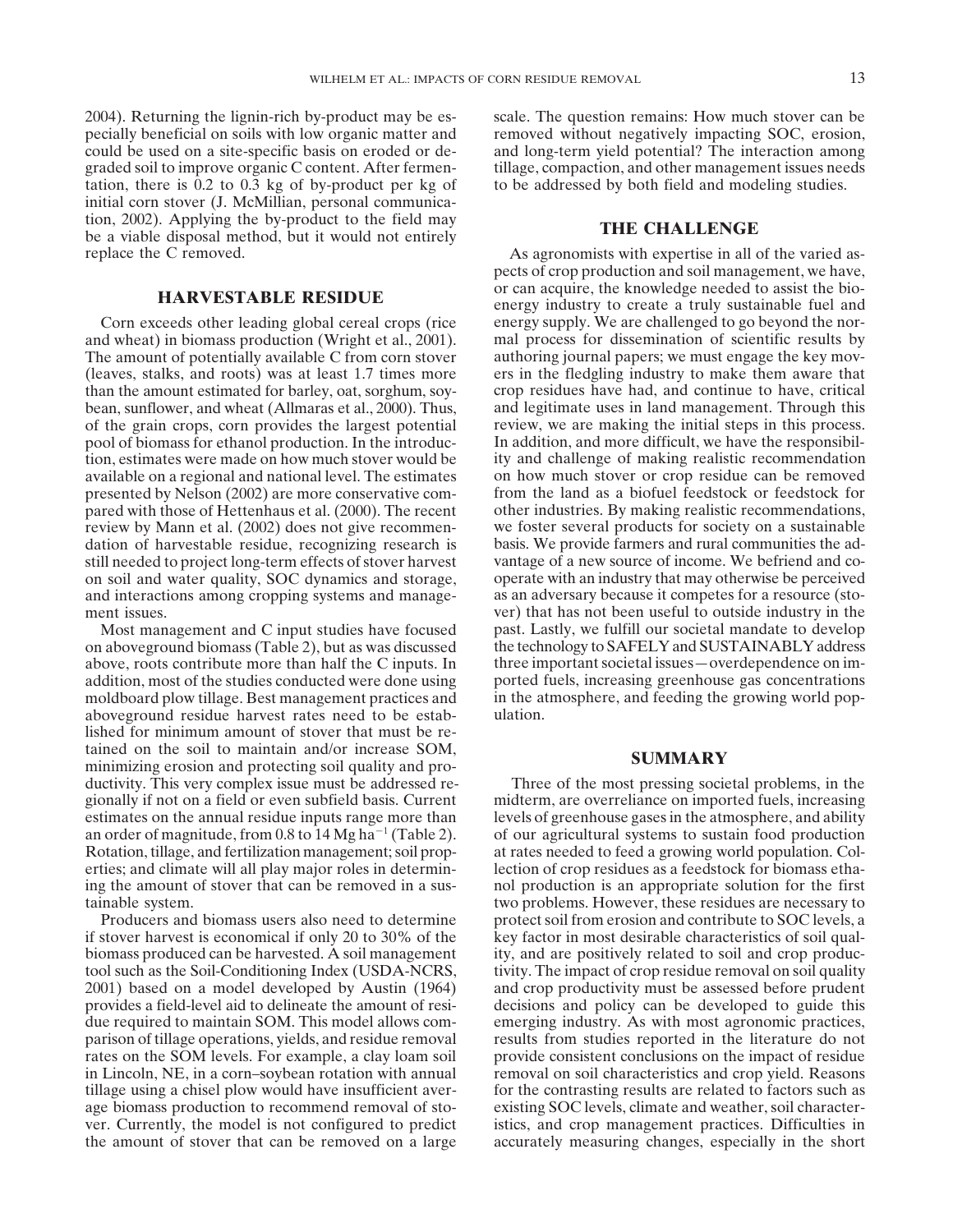mate not only impact how and at what pace crop residue organic matter and corn residues affected by tillage practices. Soil becomes SOC, but crop residues strongly impact the Sci. Soc. Am. J. 59:1311–1315.<br>microclimate under which the crop residues decompose Arvidsson, J., J.H. van den Akker, and R. Horn (ed.). 2000. Experia greater impact on the amplitude of diurnal soil temperature than the mean. This impact is greatest when resi-<br>
Austin, W. 1964. Soil conditioning rating indices for major irrigated<br>
and non-irrigated crops grown in the Western United States. Condue is fresh and diminishes as the residue weathers.<br>
Soil temperature effects of residues are involved in a<br>
complex set of processes that result in reduced evapora-<br>
land, OR.<br>
Balabane, M., and J. Balesdent. 1992. Input

Collection and transport of corn stover from a field in the field. Soil Biol. Biochem. 24:89–96.<br>Il involve wheel traffic which can cause soil compace Balesdent, J., and M. Balabane. 1996. Major contribution of roots to will involve wheel traffic, which can cause soil compacing to matter production, leading to water runoff, soil erosion, and decreased<br>dry matter production in following years. Parameters Balesdent, J., A. Mariotti, and D. of equipment weight and soil factors can be quantified on soil organic carbon mineralization estimated from <sup>13</sup>C abundance<br>to set *safe weight limits* to minimize soil compaction in maize fields. J. Soil Sci. 41:587–596. to set *safe weight limits* to minimize soil compaction<br>but must be evaluated against the constraints of timely,<br>efficient residue harvest.<br>Within limits, corn stover can be harvested for ethanol back area of soil Sicolem.

production and provide the USA with a renewable, do-<br>mestic source of energy that recycles greenhouse gases Barber, S.A. 1979. Corn residue management and soil organic matter. mestic source of energy that recycles greenhouse gases. Barber, S.A. 1979. Corn response to the management and social matter. Recommendation for removal rates must to be based<br>on regional yield, climatic conditions, and cultural prace<br>on thinuous tillage systems on mechanical impedance on a clay loam tices. The challenge for agronomists and soil scientists soil. Soil Sci. Soc. Am. J. 45:802–806.<br>is to gather, summarize, and report data on which stover Bauer, A., and A.L. Black. 1981. Soil carbon, nitrogen, and bulk is to gather, summarize, and report data on which stover<br>removal recommendations can be based so that a SUS density comparison in two cropland tillage systems after 25 years removal recommendations can be based so that a SUS-<br>
TAINABLE domestic biomass energy industry can be<br>
density comparison in two cropiand tillage systems after 25 years<br>
in a virgin grassland. Soil Sci. Soc. Am. J. 45:1166 problems of overreliance on imported fuels, increasing Environ. Rev. 5:1–25.<br>
levels of greenhouse gases, and agriculture's long-term Biederbeck, V.O., and C.A. Campbell. 1971. Influence of simulated levels of greenhouse gases, and agriculture's long-term<br>ability to provide food, feed, and fiber for a growing<br>world population must be addressed.<br>World population must be addressed.<br>Black, A.L. 1973. Soil property changes

ment of Energy through interagency agreement number DE-<br>A 105-99OR22761 that partially funded this effort We also Bolinder, M.A., D.A. Angers, M. Giroux, and M.R. Laverdiere. 1999. AI05-99OR22761 that partially funded this effort. We also Bolinder, M.A., D.A. Angers, M. Giroux, and M.R. Laverdiere. 1999.<br>
Estimating C inputs retained as soil organic matter from corn (Zea thank Dr. A.R. Wilts, Dr. D.C. Reicosky, Dr. R.R. Allmaras,<br>
and Dr. C.E. Clapp for allowing us to use unpublished data<br>
in some of the analyses reported in the paper. Lastly, we thank<br>
Dr. R.R. Allmaras for sharing his kn

- 
- Allmaras, R.R., S.M. Copeland, P.J. Copeland, and M. Oussible. 1996. Buyanovsky, G.A., and G.H. Wagner. 1997. Crop residue input to Spatial relations between oat residue and ceramic spheres when soil organic matter on Sanb incorporated sequentially by tillage. Soil Sci. Soc. Am. J. 60: 1209–1216.<br>Imaras, R.R., W.W. Nelson, and E.A. Hallauer. 1972. Fall versus Campbell, C.A., K.E. Bowren, M. Schnitzer, R.P. Zentner, and L.T.
- Belt. Tech. Bull. 283. Agric. Exp. Stn., University of Minnesota,
- Allmaras, R.R., H.H. Schomberg, C.L. Douglas, Jr., and T.H. Dao. 365–373. chem. 23:443–446.
- term, in SOC level also contributed to the apparent Angers, D.A., and C. Chenu. 1997. Dynamics of soil aggregation and C. Chenu. 1997. Dynamics of soil aggregation and C. Chenu. 199-206. In R. Lal et al. (ed.) Soil process conflicting conclusions.<br>
From many studies, it is apparent that weather and cli-<br>
From many studies, it is apparent that weather and cli-<br>
Angers, D.A., R.P. Voroney, and D. Côté. 1995. Dynamics of soil
	-
- microclimate under which the crop residues decompose Arvidsson, J., J.H. van den Akker, and R. Horn (ed.). 2000. Experi-<br>Arvidsson, J., J.H. van den Akker, and R. Horn (ed.). 2000. Experi-<br>to form SOM and conditions under to form SOM and conditions under which the crop grows<br>and develops. The presence of surface crop residue has<br>a greater impact on the amplitude of diurnal soil temper-<br>Uppsala, Sweden.<br>Uppsala, Sweden.
	-
	- beled N to soil organic matter during a growing season of maize in the field. Soil Biol. Biochem. 24:89–96.
	-
	- Balesdent, J., A. Mariotti, and D. Boisgontier. 1990. Effect of tillage
	-
	- Barber, D.A., and J.K. Martin. 1976. The release of organic substance
	-
	-
	-
	-
	-
	- management in a wheat–fallow rotation. Soil Sci. Soc. Am. J.
	- **ACKNOWLEDGMENTS**<br>27:943–946. **Blevins, R.L., G.W. Thomas, M.S. Smith, W.W. Frye, and P.L. Corne-**<br>21:083. Changes in soil properties after 10 years continuous non-We appreciate the support provided by the U.S. Depart-<br>
	ent of Energy through interagency agreement number DE-<br>
	lilled and conventionally tilled corn. Soil Tillage Res. 3:135–146.
		-
		-
		-
- script. Broder, M.W., and G.H. Wagner. 1988. Microbial colonization and decomposition of corn, wheat and soybean residue. Soil Sci. Soc. Am. J. 52:112-117.
- Am. J. 52:112–117. **REFERENCES** Bruce, J.P., M. Frome, M. Haites, H.H. Janzen, R. Lal, and K. Paustian. Albrecht, W.A. 1938. Loss of soil organic matter and its restoration. 1999. Carbon sequestration in soils. J. Soil Water Conserv. 54:<br>n 347–360 *In* Soils and men USDA Washington DC 382–389. p. 347–360. *In* Soils and men. USDA, Washington, DC. 382–389.<br>Imaras, R.R., S.M. Copeland, P.J. Copeland, and M. Oussible. 1996. Buyanovsky, G.A., and G.H. Wagner. 1997. Crop residue input to
	- Spatial relations between oat residue and ceramic spheres when soil organic matter on Sanborn field. p. 73–83. In E.A. Paul et al. incorporated sequentially by tillage. Soil Sci. Soc. Am. J. 60: (ed.) Soil organic matter i
- Allmaras, R.R., W.W. Nelson, and E.A. Hallauer. 1972. Fall versus Campbell, C.A., K.E. Bowren, M. Schnitzer, R.P. Zentner, and L.T. spring plowing and related soil heat balance in the Western Corn Smith. 1991a. Effect of c spring plowing and related soil heat balance in the Western Corn Smith. 1991a. Effect of crop rotations and fertilization on soil or-<br>Belt. Tech. Bull. 283. Agric. Exp. Stn., University of Minnesota, eanic matter and some St. Paul.<br>Imaras, R.R., H.H. Schomberg, C.L. Douglas, Jr., and T.H. Dao. Campbell, C.A., G.P. Lafond, R.P. Zentner, and V.O. Biederbeck.
	- 2000. Soil organic carbon sequestration potential of adopting con-<br>
	2000. Soil organic carbon sequestration potential of adopting con-<br>
	in a thin Black Chernozem in western Canada. Soil Biol. Bioin a thin Black Chernozem in western Canada. Soil Biol. Bio-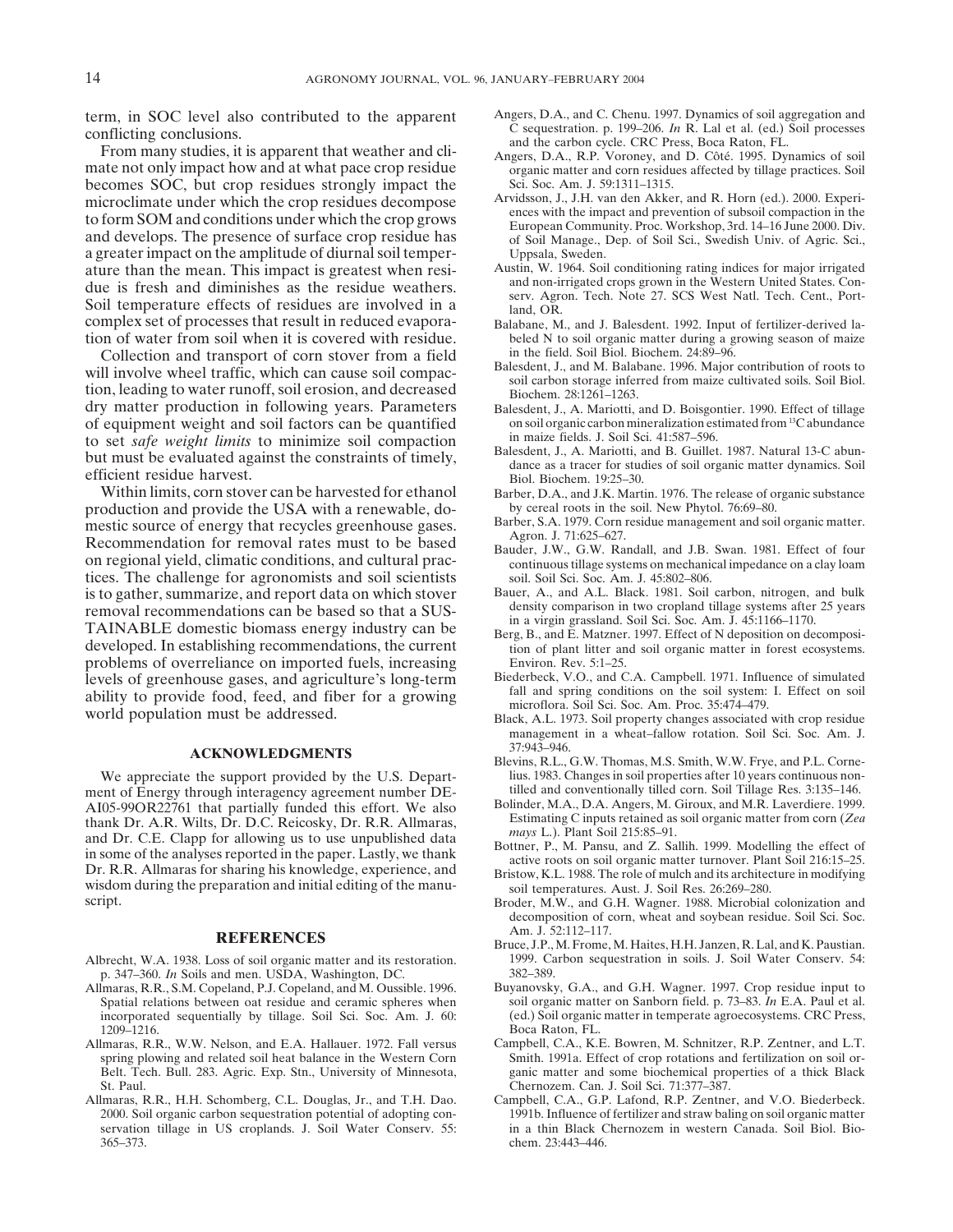- Carter, M.R. 2002. Soil quality for sustainable land management: to organic matter and its stratification with depth. Soil Tillage Organic matter and aggregation interactions that maintain soil Res. 66:197-205.<br>
Gale, W.J., and C.A
- Cassel, D.K., C.W. Raczkowski, and H.P. Denton. 1995. Tillage effects residue- and root-derived organic on corn production and soil physical conditions. Soil Sci. Soc. Am. Soil Sci. Soc. Am. J. 64:190–195. on corn production and soil physical conditions. Soil Sci. Soc. Am.
- Cassman, K.G. 1999. Ecological intensification of cereal production and erosion as affected by corn residue. The system is vield potential, soil quality, and precision agriculture. ASAE 29:157–160. systems: Yield potential, soil quality, and precision agriculture.<br>Proc. Natl. Acad. Sci. USA 96:5952–5959.
- Dowdy. 2000. Soil organic carbon and 13-C abundance as related I. Dry m<br>to tillage, crop residue, and nitrogen fertilizer under continuous 157–169.
- Conservation Technology Information Center. 2002. National crop on conservation of carbon during corneribus crop critical Available at http://www.ctic soil. Soil Sci. Soc. Am. J. 59:453–459. residue management survey [Online]. Available at http://www.ctic.<br>
purdue.edu/Core4/CT/ctsurvey/2000/2000USSummary.html (posted<br>
20 Jan. 2002; verified 7 Oct. 2003). Conserv. Technol. Inf. Cent.,<br>
West Lafayette, IN.<br>
West
- 
- 
- 
- 
- 
- 
- 
- 
- 
- 
- 
- 
- 
- Energy Information Administration. 2002. Alternatives to traditional Raton, FL.<br>transport fuels 2000, Table 10 [Online]. Available at http://www. Huggins. D.R tion, Washington, DC.<br>Flessa, H., B. Ludwig, B. Heil, and W. Merbach. 2000. The origin of
- 
- tion in cropland soils. Soil Tillage Res. 61:77–92. Cambridge, England.

- Gale, W.J., and C.A. Cambardella. 2000. Carbon dynamics of surface residue- and root-derived organic matter under simulated no-till.
- J. 59:1436–1443.<br>
I. Gilley, J.E., S.C. Finkner, R.G. Spomer, and L.N. Mielke. 1986. Runoff creating and erosion as affected by corn residue: Part I. Total losses. Trans.
- Goudrain, J., and H.E. De Ruiter. 1983. Plant growth in response to  $CO<sub>2</sub>$  enrichment at two levels of nitrogen and phosphorus supply: Clapp, C.E., R.R. Allmaras, M.F. Layese, D.R. Linden, and R.H. CO<sub>2</sub> enrichment at two levels of nitrogen and phosphorus supply:<br>Cowdy 2000 Soil organic carbon and 13-C abundance as related I. Dry matter, leaf area and dev
	- 157–169. to tillage Res. 55:127–142. Green, C.J., A.M. Blackmer, and R. Horton. 1995. Nitrogen effects corn management in Minnesota. Soil Tillage Res. 55:127–142. Green, C.J., A.M. Blackmer, and R. Horton. 1995. Nitrogen e
		- storage. Soil Sci. Soc. Am. J. 60:472–476.<br>Gregorich, E.G., B.H. Ellert, and C.M. Monreal. 1995. Turnover of
		-
		-
		-
		-
		-
		-
		-
		-
- Crookston, R.K., J.E. Kurle, P.J. Coptain, J.H. Ford, and W.E. Greenfroh, E.Q., H.H. Filer, and C.M. Montez, Constant and sophens. Again, T.B. S. Turnover of the state and sophens. Again, N.R. S. The constant and sophensi
	-
- removal and soil productivity with no-till corn, sorghum, and soy-<br>
bean. Soil Sci. Soc. Am. J. 48:640-645.<br>
Eiland, F., M. Leth, M. Klamer, A.M. Lind, H.E.K. Jensen, and J.J.L.<br>
Leth, M. Klamer, A.M. Lind, H.E.K. Jensen,
- Compost Sci. Util. 9:186–196.<br>
Ellert, B.H., and J.R. Bettany. 1995. Calculation of organic matter and nutrients stored in soil under contrasting management regimes.<br>
The Horton, R., G.J. Kluitenberg, and K.L. Bristow. 199
	- transport fuels 2000, Table 10 [Online]. Available at http://www.<br>
	eia.doe.gov/cneaf/alternate/page/datatables/table10.html (posted 20<br>
	Sept 2002; verified 7 Oct. 2003). Energy Information Administra-<br>
	tion, Washington, DC
- [IPCC] Intergovernmental Panel on Climate Change. 2001. Climate soil organic C, dissolved organic C and respiration in a long-term change 2001: Synthesis report. A contribution of Working Groups I, maize experiment in Halle, Germany, determined by <sup>13</sup>C natural II and III to the Third maize experiment in Halle, Germany, determined by <sup>13</sup>C natural II and III to the Third Assessment Report of the Intergovernmental abundance. J. Plant Nutr. Soil Sci. 163:157–163.<br>Panel on Climate Change [Online]. Availabl abundance. J. Plant Nutr. Soil Sci. 163:157–163. Panel on Climate Change [Online]. Available at http://www.ipcc.ch/<br>Follett, R.F. 2001. Soil management concepts and carbon sequestra-<br>pub/reports.htm (verified 7 Oct. 2003). pub/reports.htm (verified 7 Oct. 2003). Cambridge University Press,
- Franzluebbers, A.J. 2002. Water infiltration and soil structure related Iritani, W.M., and C.Y. Arnold. 1960. Nitrogen release of vegetable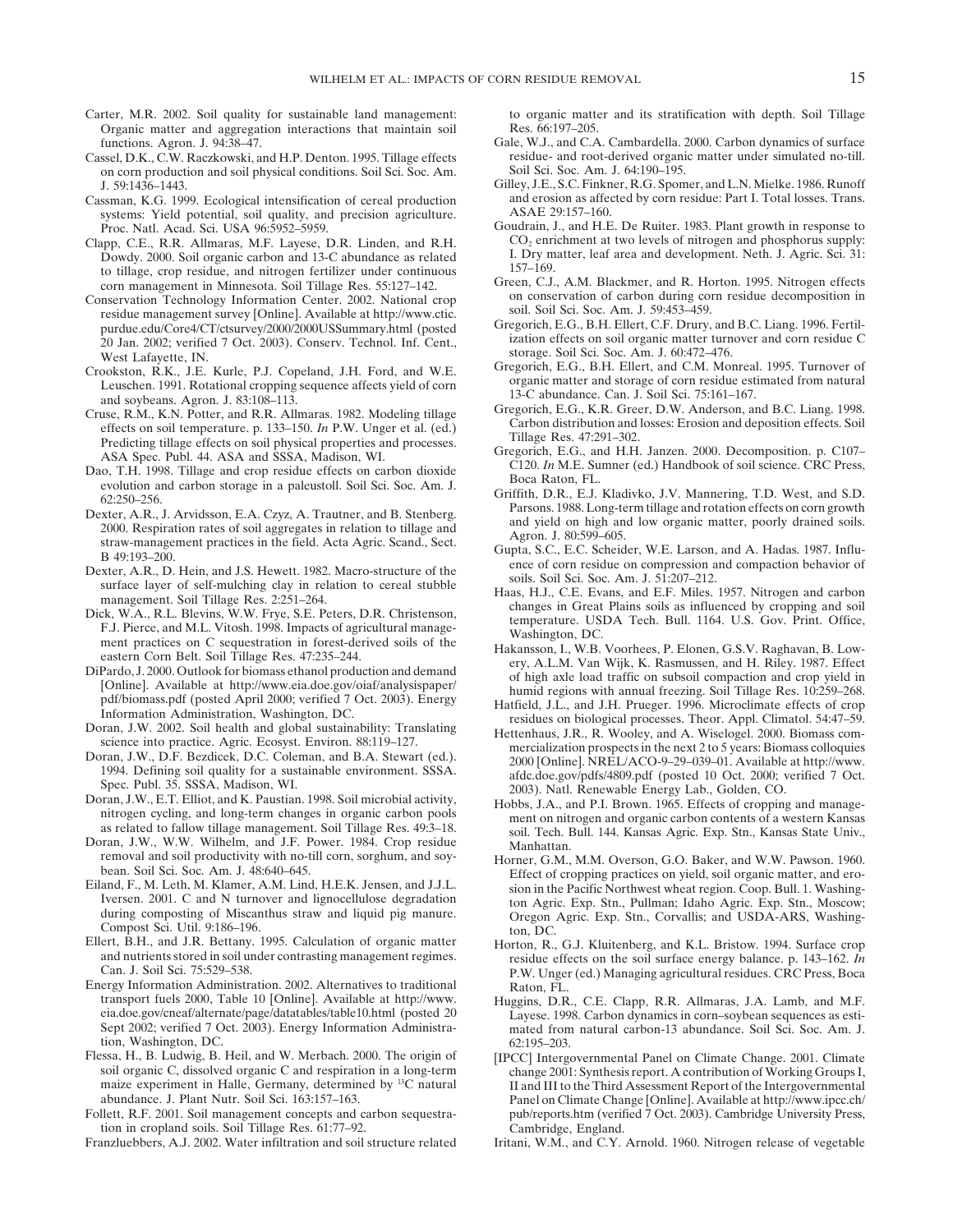- ties. Soil Sci. 89:74–82.<br>Janzen, H.H., C.A. Campbell, E.G. Gergorich, and B.H. Ellert. 1998a. McAloon, A., F. Taylor, W. Yee, K. Ibsen, an Boca Raton, FL. Renewable Energy Lab., Golden, CO.
- Janzen, H.H., C.A. Campbell, R.C. Izaurralde, B.H. Ellert, N. Juma, Molina, J.A.E., C.E. Clapp, D.R. Linden, R.R. Allmaras, M.F. Layese,
- Jastrow, J.D. 1996. Soil aggregate formation and the accrual of particu- soil organic matter. Soil Biol. Biochem. 33:83–92.
- Johnson, J.M.F., D.C. Reicosky, B. Sharratt, M.J. Lindstrom, W.B. www.nass.usda.gov:<br>81. Voorhees, and L. Carpenter-Boggs. 2004. Characterization of soil Washington, DC. Voorhees, and L. Carpenter-Boggs. 2004. Characterization of soil
- organic matter. Soil Use Manage. 13:102–103.<br>Il 63:1326–1334.<br>Il 63:1326–1334. J. G. 2002. Resource assessment and removal analysis for Nelson, R.G. 2002. Resource assessment and removal analysis for
- Karlen, D.L., P.G. Hunt, and R.B. Campbell. 1984. Crop residue
- Karlen, D.L., N.C. Wollenhaupt, D.C. Erbach, E.C. Berry, J.B. Swan, mass Bioenergy 22:349–363.<br>N.S. Eash, and J.L. Jordahl. 1994. Crop residue effects on soil Nicholson, F.A., B.J. Chamber.
- Kaspar, T.C., D.C. Erbach, and R.M. Cruse. 1990. Corn response to Use Manage. 13:136–142.<br>seed-row residue removal. Soil Sci. Soc. Am. J. 54:1112–1117. [NREL] National Renewable
- 
- Kuzyakov, Y.V. 2001. Tracer studies of carbon translocation by plants Renewal Energy Lab., Golden, CO.
- 
- 
- US cropland to sequester carbon and mitigate the greenhouse
- Larson, W.E. 1979. Crop residues: Energy production or erosion con-
- Larson, W.E., C.E. Clapp, W.H. Pierre, and Y.B. Morachan. 1972. in agricultural soils. CRC Press, Boca Raton, FL.<br>Effects of increasing amounts of organic residues on continuous Parton, W.J., and P.E. Rasmussen. 1994. Long Effects of increasing amounts of organic residues on continuous
- Layese, M.F., C.E. Clapp, R.R. Allmaras, D.R. Linden, S.M. Cope-<br>land, J.A.E. Molina, and R.H. Dowdy. 2002. Current and relic
- carbon using natural abundance carbon-13. Soil Sci. 167:315–326. grasslands. Soil Sci. Soc. Am. J. 51:1173–1179. kkerkerk, L.J.A., S.C. Van De Geijn, and J.A. Van Veen. 1990. Paustian, K., H.P. Collins, and E.A. Paul. 1997. Management controls Effects of elevated atmospheric CO<sub>2</sub> levels on the carbon economy on soil carbon. p. 15–49 Soils and the greenhouse effect. John Wiley & Sons, New York.
- Liang, B.C., E.G. Gregorich, A.F. MacKenzie, M. Schnitzer, R.P. Paustian, K., W.J. Parton, and J. Persson. 1992. Modeling soil organic turnover of corn residue carbon in some Eastern Canadian soils. Soil Sci. Soc. Am. J. 56:476–488. Soil Sci. Soc. Am. J. 62:1361–1366. Power, J.F., P.T. Koerner, J.W. Doran, and W.W. Wilhelm. 1998.
- grain and stover yields as a function of tillage and residue removal
- effects on interrow runoff and infiltration. Soil Sci. Soc. Am. J. 44:1:84–88. Rasmussen, P.E., R.R. Allmaras, C.R. Rohde, and N.C.J. Roager.
- effects of corn (*Zea mays* L.) stover removal with emphasis on soil organic matter and erosion: A review. Agric. Ecosyst. Environ. 89: Reeves, M., R. Lal, T. Logan, and J. Sigaran. 1997. Soil nitrogen and
- Martens, D.A. 2000. Plant residue biochemistry regulates soil carbon tillage. Soil Sci. Soc. Am. J. 61:1387–1392. cycling and carbon sequestration. Soil Biol. Biochem. 32:361–369. Reicosky, D.C., S.D. Evans, C.A. Cambardella, R.R. Allmaras, A.R.
- uptake. Soil Sci. Soc. Am. J. 57:1555-1560. J. Soil Water Conserv. 57:277-284.<br>Masoero, F., M. Moschini, F. Rossi, A. Prandini, and A. Pietri. 1999. Reicosky, D.C., and F. Forcella. 1988.
- 

crop residues during incubation as related to their chemical proper- mentation of normal and genetically modified corn (cry1A(b))

- nzen, H.H., C.A. Campbell, E.G. Gergorich, and B.H. Ellert. 1998a. McAloon, A., F. Taylor, W. Yee, K. Ibsen, and R. Wooley. 2000.<br>Soil carbon dynamics in Canadian agroecosystems. p. 57-80. In Determining the cost of produc Determining the cost of producing ethanol from cornstarch and R. Lal et al. (ed.) Soil processes and carbon cycles. CRC Press, lignocellulosic feedstocks. Tech. Rep. NREL/TP-580–28893. Natl.
- R.H. Dowdy, and H.H. Cheng. 2001. Modeling of incorporation soil C storage in the Canadian prairies. Soil Tillage Res. 47:181–195. of corn (*Zea mays* L.) carbon from roots and rhizodeposition into
- National Agricultural Statistics Service. 2000. Agricultural statistics 28:665–676. data base. U.S. and state data: Grains [Online]. Available at http://
- amended with the by-product of corn stover fermentation. Soil Sci. Needelman, B.A., M.M. Wander, G.A. Bollero, C.W. Boast, G.K. Soc. Am. J. 68:139–147. Sims, and D.G. Bullock. 1999. Interaction of tillage and soil texture: Sims, and D.G. Bullock. 1999. Interaction of tillage and soil texture: Johnson, P.A., and B.J. Chamber. 1996. Effects of husbandry on soil Biologically active soil organic matter in Illinois. Soil Sci. Soc. Am.
	- removal effects on corn yield and fertility of a Norfolk sandy loam. corn stover and wheat straw in the Eastern and Midwestern United<br>States—rainfall and wind-induced soil erosion methodology. Bio-<br>States—rainfall and wind States—rainfall and wind-induced soil erosion methodology. Bio-
	- Nicholson, F.A., B.J. Chambers, A.R. Mills, and P.J. Strachan. 1997. quality following 10-years of no-till corn. Soil Tillage Res. 31: Effects of repeated straw incorporation on crop fertiliser nitrogen 149–167. requirements, soil mineral nitrogen and nitrate leaching losses. Soil
- [NREL] National Renewable Energy Laboratory. 2002. Biomass feed-Kumar, K., and K.M. Goh. 2000. Crop residues and management stock composition and properties database [Online]. Available at practices: Effects on soil quality, soil nitrogen dynamics, crop yield http://www.ott.doe.gov/biofuels/properties\_database.html (posted and nitrogen recovery. Adv. Agron. 68:197-319. 26 Mar. 2002; verified 8 Oct. 2003). U. 26 Mar. 2002; verified 8 Oct. 2003). U.S. Dep. of Energy, Natl.
- from the atmosphere into the soil. Eurasian Soil Sci. 34:28–42. Onstad, C.A., and W.B. Voorhees. 1987. Hydrologic soil parameters Kuzyakov, Y., and W. Cheng. 2001. Photosynthesis controls of rhizo-<br>
difected by tillage. p. affected by tillage. p. 95–122. *In* T.J. Logan et al. (ed.) Effects of sphere respiration and organic matter decomposition. Soil Biol. conservation tillage on groundwater quality: Nitrates and pesti-<br>Biochem. 33:1915–1925. conservation tillage on groundwater quality: Nitrates and pesticides. Lewis Publ., Chelsea, MI.
- Lal, R. 1998. Soil erosion impact on agronomic productivity and envi-<br>
Parr, J.F., and R.I. Papendick. 1978. Factors affecting the decomposironmental quality. Crit. Rev. Plant Sci. 17:319–464. tion of crop residues by microorganisms. p. 100–129. *In* W.R. Osch-Lal, R., J.M. Kimble, R.F. Follet, and C.V. Cole. 1999. Potential of wald (ed.) Crop residue management systems. ASA Spec. Publ.<br>US cropland to sequester carbon and mitigate the greenhouse 31. ASA, CSSA, and SSSA, Madison,
	- effect. CRC Press, Boca Raton, FL. Parton, W.J., D.S. Ojima, and D.S. Schimel. 1996. Models to evaluate rson, W.E. 1979. Crop residues: Energy production or erosion con-<br>soil organic matter storage and dynamics. p. 421–448 trol? J. Soil Water Conserv. 34:74–76. Carter and B.A. Stewart (ed.) Structure and organic matter storage
	- corn: II. Organic carbon, nitrogen, phosphorus and sulfur. Agron. management in wheat-fallow: II. CENTURY model simulations. J. 64:204–208.<br>1987. Nesse, M.F., C.E. Clapp, R.R. Allmaras, D.R. Linden, S.M. Cope-<br>1987. Parton, W.J., D.S. Schimel, C.V. Cole, and D.S. Ojima. 1987. Analysis
		- of factors controlling soil organic matter levels in Great Plains
	- on soil carbon. p. 15–49. *In* E.A. Paul et al. (ed.) Soil organic matter of a soil planted with wheat. p. 423–429. *In* A.F. Bouwman (ed.) in temperate agroecosystems: Long-term experiments in North Soils and the greenhouse effect. John Wiley & Sons, New York. America. CRC Press, Boca Raton, FL
		- matter inorganic-amended and nitrogen-fertilized long-term plots.
- Linden, D.R., C.E. Clapp, and R.H. Dowdy. 2000. Long-term corn Residual effects of crop residues on grain production and selected grain and stover yields as a function of tillage and residue removal soil properties. Soil S
- in east central Minnesota. Soil Tillage Res. 56:167–174. Puget, P., and L.E. Drinkwater. 2001. Short-term dynamics of root-Lindstrom, M.J., and W.B. Voorhees. 1980. Planting wheel traffic and shoot-derived carbon from a leguminous green manure. Soil effects on interrow runoff and infiltration. Soil Sci. Soc. Am. J. Sci. Soc. of Am. J. 65:771–7
- Mann, L., V. Tolbert, and J. Cushman. 2002. Potential environmental 1980. Crop residue influences on soil carbon and nitrogen in a effects of corn (Zea mays L.) stover removal with emphasis on soil wheat-fallow system. Soi
	- 149–166. carbon response to maize cropping system, nitrogen source, and
- Maskina, M.S., J.F. Power, J.W. Doran, and W.W. Wilhelm. 1993. Wilts, and D.R. Huggins. 2002. Soil organic carbon storage in Residual effects of no-till crop residues on corn yield and nitrogen continuous corn with moldboa continuous corn with moldboard tillage: Tillage and fertility effects.
	- Reicosky, D.C., and F. Forcella. 1988. Cover crop and soil quality Nutritive value, mycotoxin contamination and in vitro rumen fer- interaction in agroecosystems. J. Soil Water Conserv. 53:224–229.